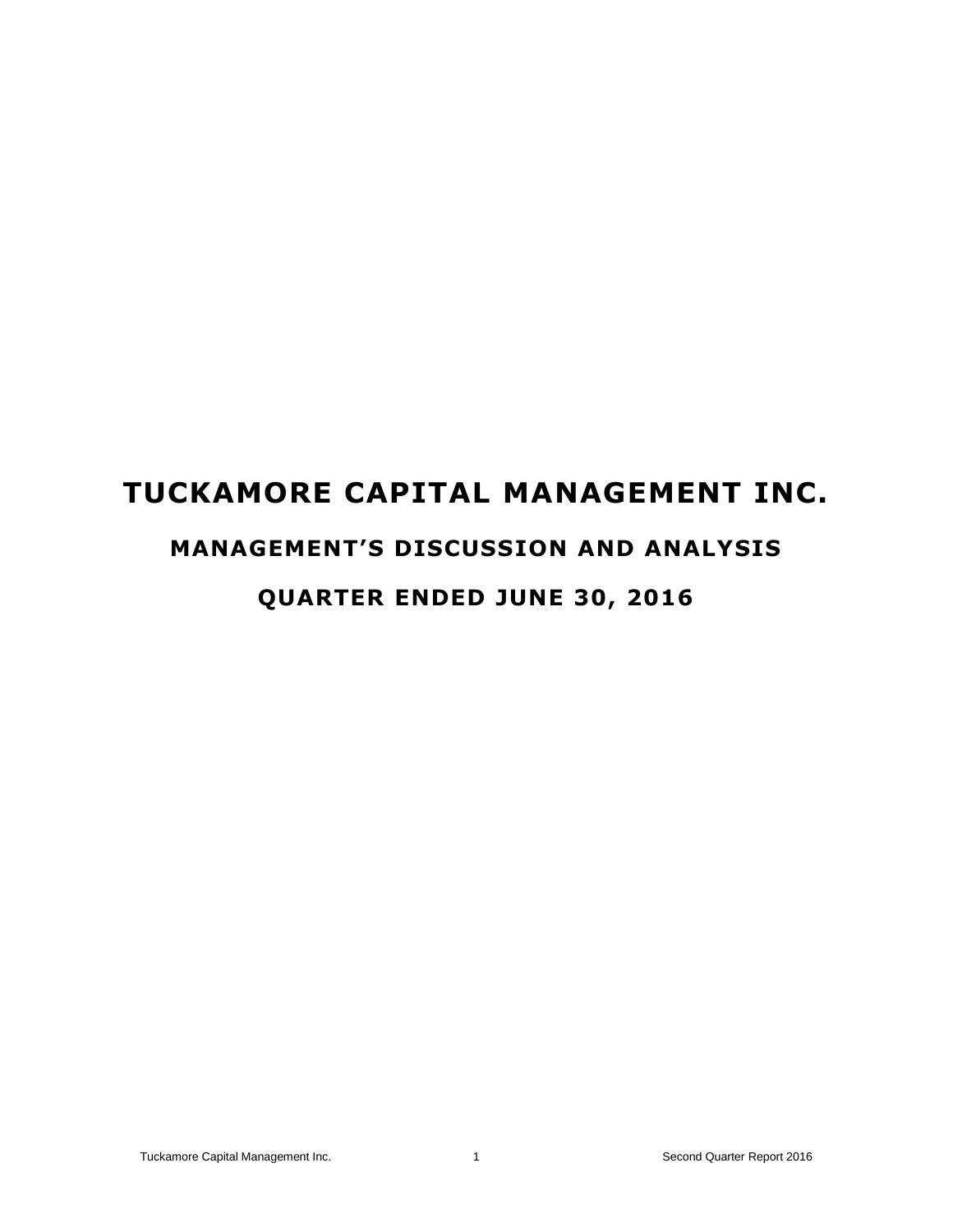## **DEAR SHAREHOLDERS**

With the completion of the refinancing strategy during the first quarter of 2016, the second quarter of 2016 was the first full quarter where the operating results of Tuckamore Capital Management Inc. ("Tuckamore" or the "Company") consisted solely of ClearStream Energy Services Inc. ("ClearStream"). At the annual general meeting on June 17, 2016, our shareholders approved the change of the Company name to ClearStream Energy Services Inc. and, pending regulatory approval, the Company's shares will trade on the Toronto Stock Exchange under the new name with the symbol CSM. As part of the strategic reorganization of the business, the transition of head office functions to ClearStream management began during the second quarter of 2016. This transition is expected to be completed by the end of 2016.

Operationally, the second quarter of 2016 was significantly impacted by wildfires that hit the Fort McMurray and Northern Alberta region in early May. ClearStream had over 1,000 employees working in the Fort McMurray area at the time of fires and we are pleased to report that all of our people were safely evacuated from the region. The fires had a devastating impact on the region and affected the lives of many of our employees and we continue to work with our people and the city of Fort McMurray to assist in rebuilding the community. Operations in the Fort McMurray region have gradually resumed since late May; however, the financial effects of this event continue, and are expected to impact the third quarter financial results of ClearStream as we work with our customers to return to full operations.

In addition to the impact of the Fort McMurray fires, challenging market conditions continued to influence the financial results of the industry and ClearStream during the second quarter of 2016. Persistently low oil and gas prices led to reduced customer cash flows as most of ClearStream's customers operate in the oil and gas sector. Our customers continued to implement maintenance spending reductions and deferrals during the second quarter, which negatively impacted the operating segments of our business. Weak market conditions have also led to pipeline and infrastructure project deferrals and cancellations that have reduced demand for many of the services that ClearStream provides. In response to the challenging market conditions, ClearStream continues to reduce costs and right-size the business to remain cost competitive and retain its existing customer base. Cost reduction initiatives have targeted the two largest components of our cost structure; people and facilities. Over the last eighteen months, the full-time employee headcount has decreased by approximately 45% and seven locations have been closed, including two during the second quarter of 2016.

ClearStream has successfully increased its customer base throughout the downturn by remaining cost competitive and focusing on safety and service quality. We completed three large plant turnarounds during the second quarter and retained all key maintenance contracts. Customer retention, resilient maintenance demand and cost reductions allowed ClearStream to remain operating cash flow positive during the second quarter of 2016, despite the impact of the fire and difficult external market conditions.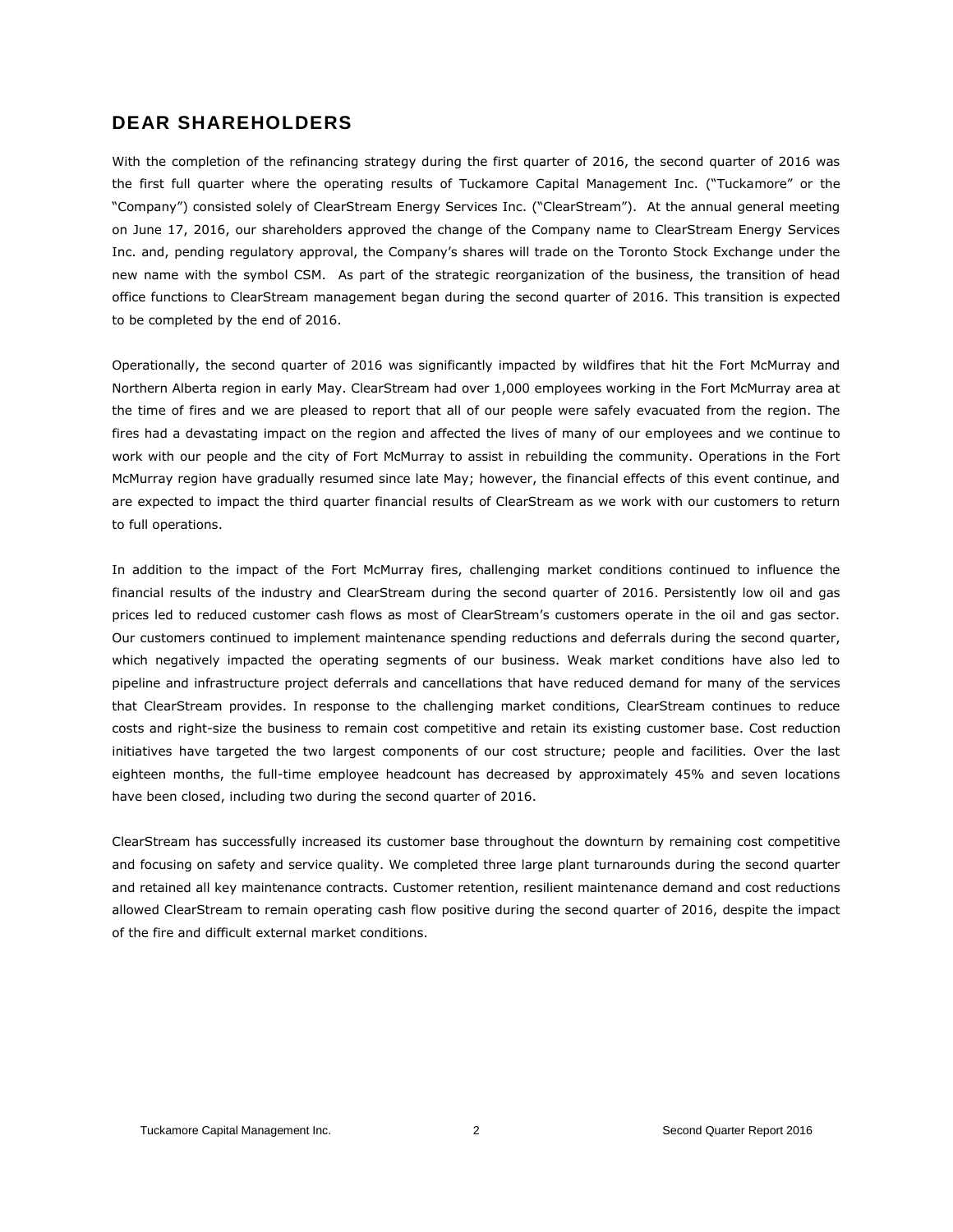Although operating conditions are expected to remain challenging to the end of 2016 across the industry, we remain optimistic about the financial outlook for ClearStream. Maintenance delays and deferrals cannot persist indefinitely as they are a critical part of the safety and production performance of the energy sector and our customer base. Through refinancing, reorganization, and cost cutting initiatives, we believe ClearStream is wellpositioned for success in the near future.

Thank you for your continued support.

Dean T. MacDonald Executive Chairman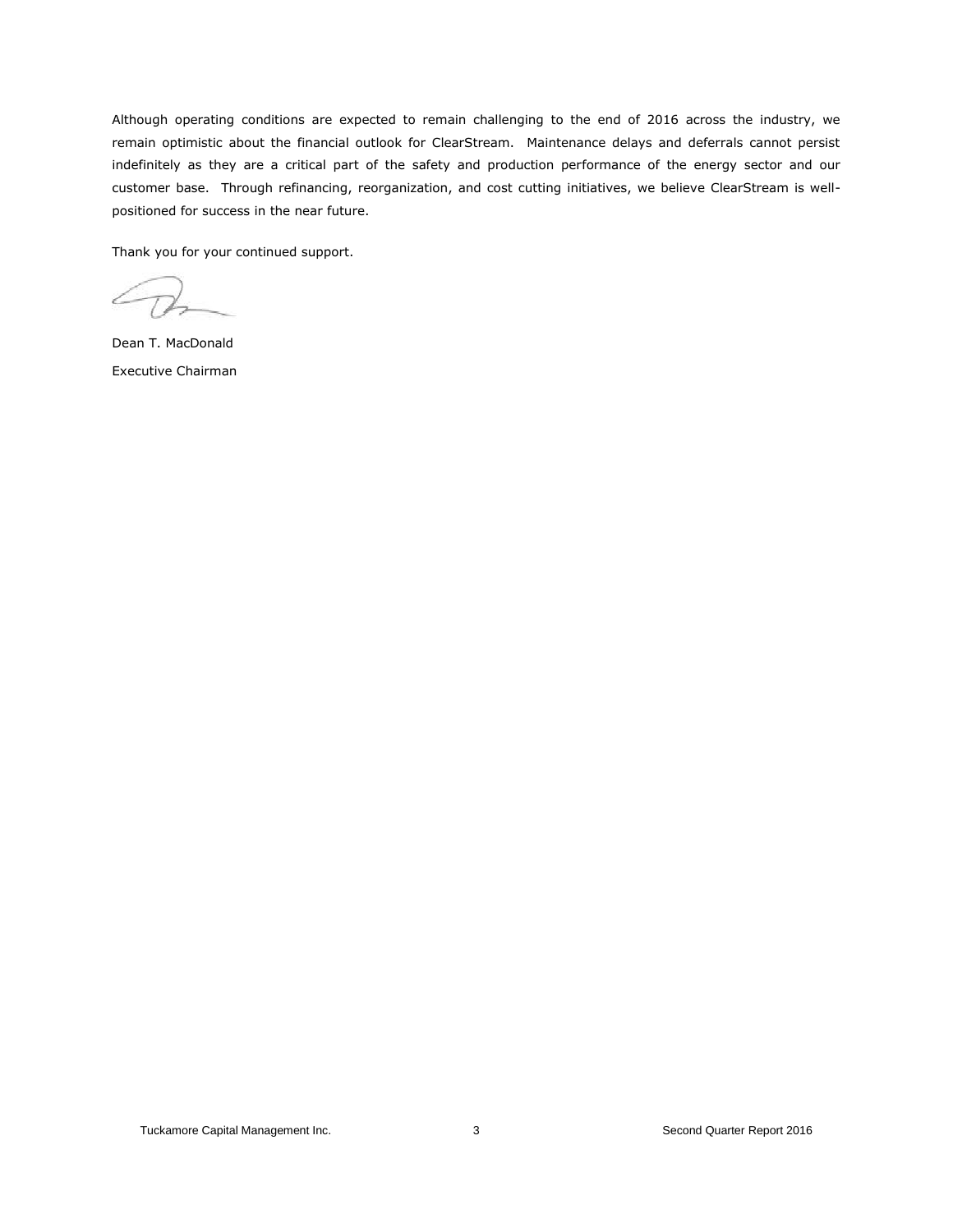## **Management's Discussion and Analysis**

#### August 3, 2016

The following is management's discussion and analysis ("MD&A") of the consolidated interim results of operations, balance sheets and cash flows of Tuckamore Capital Management Inc. ("Tuckamore" or the "Company") for the three and six months ended June 30, 2016 and 2015. This MD&A should be read in conjunction with Tuckamore's audited consolidated financial statements for the years ended December 31, 2015 and 2014.

All amounts in this MD&A are in Canadian dollars and expressed in thousands of dollars unless otherwise noted. The accompanying interim consolidated financial statements of Tuckamore have been prepared by and are the responsibility of management. The contents of this MD&A have been approved by the Board of Directors of Tuckamore on the recommendation of its Audit Committee. This MD&A is dated August 3, 2016 and is current to that date unless otherwise indicated.

The consolidated financial statements have been prepared in accordance with International Financial Reporting Standards ("IFRS") as issued by the International Accounting Standards Board ("IASB").

This MD&A makes reference to certain measures that are not defined in IFRS and contains forward-looking information. These measures do not have any standard meaning prescribed by IFRS and are therefore unlikely to be comparable to similar measures presented by other issuers. See "Non-Standard Measures" on page 5.

Capitalized terms are defined terms, their meaning is explained in the "Definitions" section located on page 33, and references to "we", "us", "our" or similar terms, refer to Tuckamore, unless the context otherwise requires.

#### I NDEX

- **6** Reportable Segments
- **7** Second Quarter 2016 Performance
- **9** Segment Operating Results
- **15** Assets Held for Sale and Discontinued Operations
- 17 Liquidity and Capital Resources
- **24** Critical Accounting Policies and Estimates
- **26** Additional Information
- **31** Third Quarter 2016 Outlook
- **31** Risk Factors
- **32** Disclosure Controls and Procedures and Internal Controls Over Financial Reporting
- **33** Definitions
- **34** Financial Statements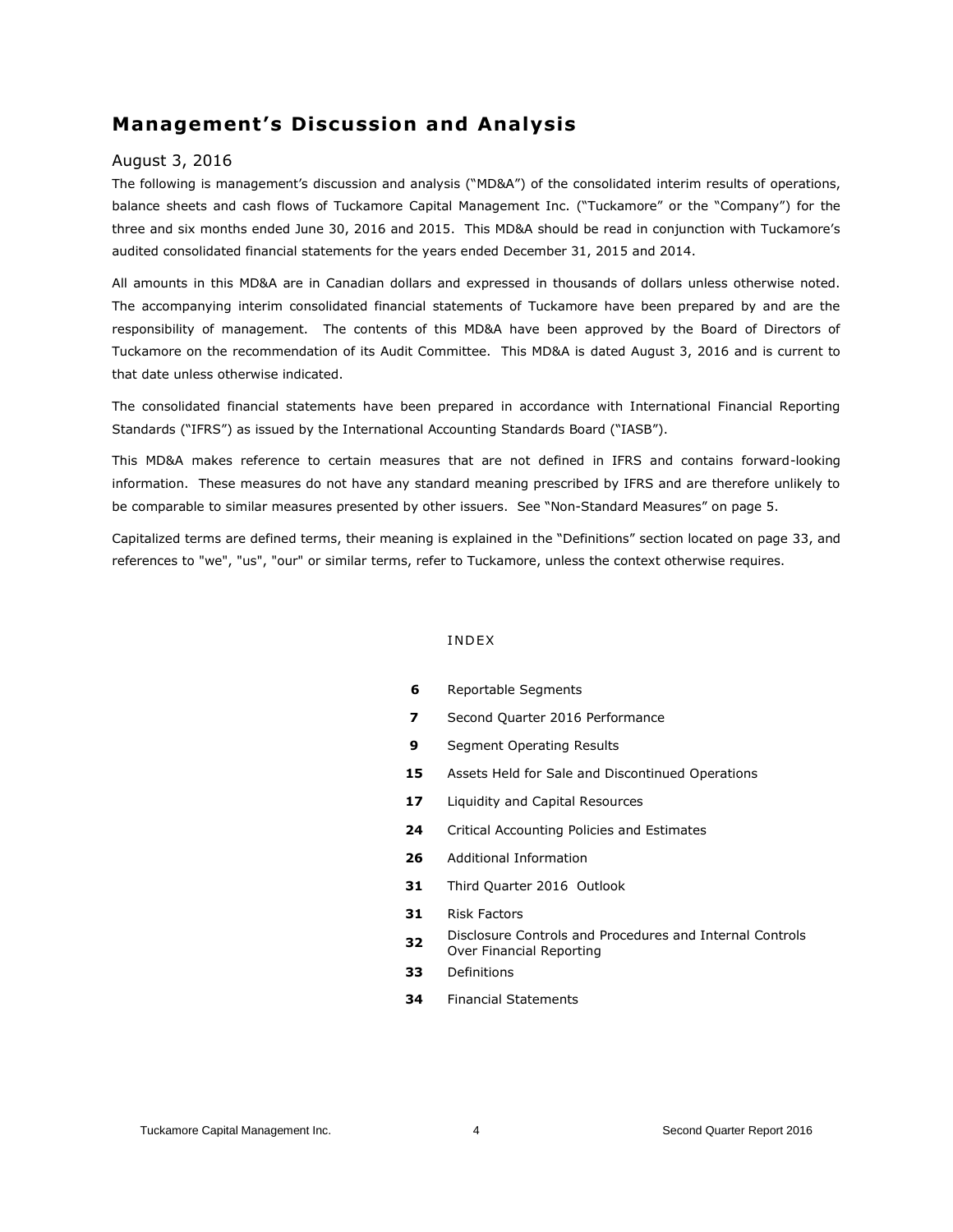#### **Forward-looking information**

This MD&A contains certain forward-looking information. Certain information included in this MD&A may constitute forward-looking information within the meaning of securities laws. In some cases, forward-looking information can be identified by terminology such as "may", "will", "should", "expect", "plan", "anticipate", "believe", "estimate", "predict", "potential", "continue" or the negative of these terms or other similar expressions concerning matters that are not historical facts. Forward-looking information may relate to management's future outlook and anticipated events or results and may include statements or information regarding the future plans or prospects of Tuckamore or the Operating Partnerships and reflects management's expectations and assumptions regarding the growth, results of operations, performance and business prospects and opportunities of Tuckamore and the Operating Partnerships. Without limitation, information regarding the future operating results and economic performance of Tuckamore and the Operating Partnerships constitute forward-looking information. Such forward-looking information reflects management's current beliefs and is based on information currently available to management of Tuckamore and the Operating Partnerships. Forward-looking information involves significant risks and uncertainties. A number of factors could cause actual events or results to differ materially from the events and results discussed in the forward-looking information including risks related to investments, conditions of capital markets, economic conditions, commodity prices, dependence on key personnel, limited customer bases, interest rates, regulatory change, ability to meet working capital requirements and capital expenditures needs of the Operating Partners, factors relating to the weather and availability of labour. These factors should not be considered exhaustive. In addition, in evaluating this information, investors should specifically consider various factors, including the risks outlined under "Risk Factors," which may cause actual events or results to differ materially from any forward-looking statement. In formulating forward-looking information herein, management has assumed that business and economic conditions affecting Tuckamore and the Operating Partnerships will continue substantially in the ordinary course, including without limitation with respect to general levels of economic activity, regulations, taxes and interest rates. Although the forward-looking information is based on what management of Tuckamore and the Operating Partnerships consider to be reasonable assumptions based on information currently available to it, there can be no assurance that actual events or results will be consistent with this forward-looking information, and management's assumptions may prove to be incorrect. This forward-looking information is made as of the date of this MD&A, and Tuckamore does not assume any obligation to update or revise it to reflect new events or circumstances except as required by law. Undue reliance should not be placed on forward-looking information. Tuckamore is providing the forward-looking financial information set out in this MD&A for the purpose of providing investors with some context for the "Third Quarter 2016 Outlook" presented. Readers are cautioned that this information may not be appropriate for any other purpose.

#### **Non-standard measures**

The terms ''EBITDA'' and "Adjusted EBITDA" (collectively the ''Non-GAAP measures'') are financial measures used in this MD&A that are not standard measures under IFRS. Tuckamore's method of calculating Non-GAAP measures may differ from the methods used by other issuers. Therefore, Tuckamore's Non-GAAP measures, as presented may not be comparable to similar measures presented by other issuers.

**EBITDA** refers to net earnings determined in accordance with IFRS, before depreciation and amortization, interest expense and income tax expense (recovery). EBITDA is used by management and the directors of Tuckamore (the "Directors") as well as many investors to determine the ability of an issuer to generate cash from operations. Management also uses EBITDA to monitor the performance of Tuckamore's reportable segments and believes that in addition to net income or loss and cash provided by operating activities, EBITDA is a useful supplemental measure from which to determine Tuckamore's ability to generate cash available for debt service, working capital, capital expenditures and income taxes. Tuckamore has provided a reconciliation of income (loss) from continuing operations to EBITDA in its consolidated financial statements and MD&A.

**Adjusted EBITDA** refers to EBITDA excluding the interest, taxes, depreciation and amortization of long-term investments, write-down of goodwill, operating loss from long-term investments in assets held for sale, restructuring costs and gain on sale of long-term investment. Tuckamore has used Adjusted EBITDA as the basis for the analysis of its past operating financial performance. Adjusted EBITDA is used by Tuckamore and management believes it is a useful supplemental measure from which to determine Tuckamore's ability to generate cash available for debt service, working capital, capital expenditures, and income taxes. Adjusted EBITDA is a measure that management believes facilitates the comparability of the results of historical periods and the analysis of its operating financial performance which may be useful to investors. Tuckamore has provided a reconciliation of income (loss) from continuing operations to Adjusted EBITDA in its MD&A.

Investors are cautioned that the Non-GAAP Measures are not alternatives to measures under IFRS and should not, on their own, be construed as an indicator of performance or cash flows, a measure of liquidity or as a measure of actual return on the shares. These Non-GAAP measures should only be used in conjunction with the financial statements included in the MD&A and Tuckamore's annual audited consolidated financial statements available on SEDAR at [www.sedar.com](http://www.sedar.com/) or www.tuckamore.ca.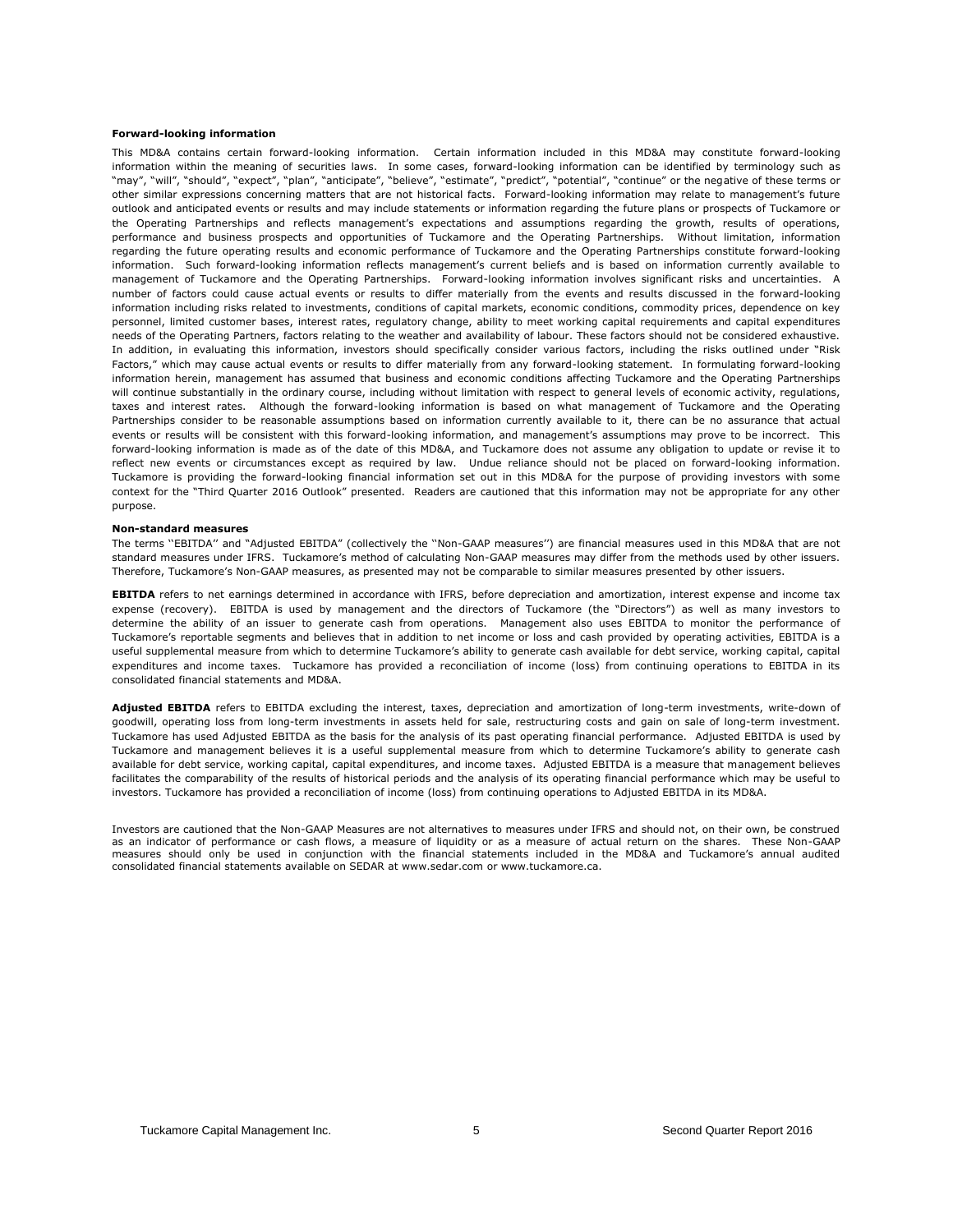## **REPORTABLE SEGMENTS**

Tuckamore owns 100% of ClearStream. A majority of Tuckamore's operations, assets and employees are located in Canada. Tuckamore utilizes EBITDA and Adjusted EBITDA as a performance measure for its segment results. During the first quarter of 2016, Tuckamore completed the sale of its interest in Gusgo, as well as substantially all of the net assets of Quantum Murray and Titan. As at June 30, 2016, Tuckamore's only remaining investment was its interest in ClearStream. Given the significant change in organizational structure, the Company considered and concluded that there was a change in its reportable segments. The reportable segments discussed below, represent the reportable segments that the chief operating decision makers consider when reviewing the performance of ClearStream and deciding where to allocate resources.

| <b>Segment</b>                                               | <b>Business Description</b>                                                                                                                                                                                                                                          |
|--------------------------------------------------------------|----------------------------------------------------------------------------------------------------------------------------------------------------------------------------------------------------------------------------------------------------------------------|
| Maintenance and<br>construction services                     | Operational and maintenance services and construction<br>services to both the conventional oil and gas industry and<br>the oilsands.                                                                                                                                 |
| Fabrication, wear technology<br>and transportation services. | Custom fabrication services supporting pipeline and<br>infrastructure projects, patented wear overlay technology<br>services specializing in overlay pipe spools, pipe bends and<br>plate, and transportation and pipe logistics services to the<br>drilling sector. |
| Corporate                                                    | ClearStream and Tuckamore head office management,<br>administrative, legal and interest expense costs.                                                                                                                                                               |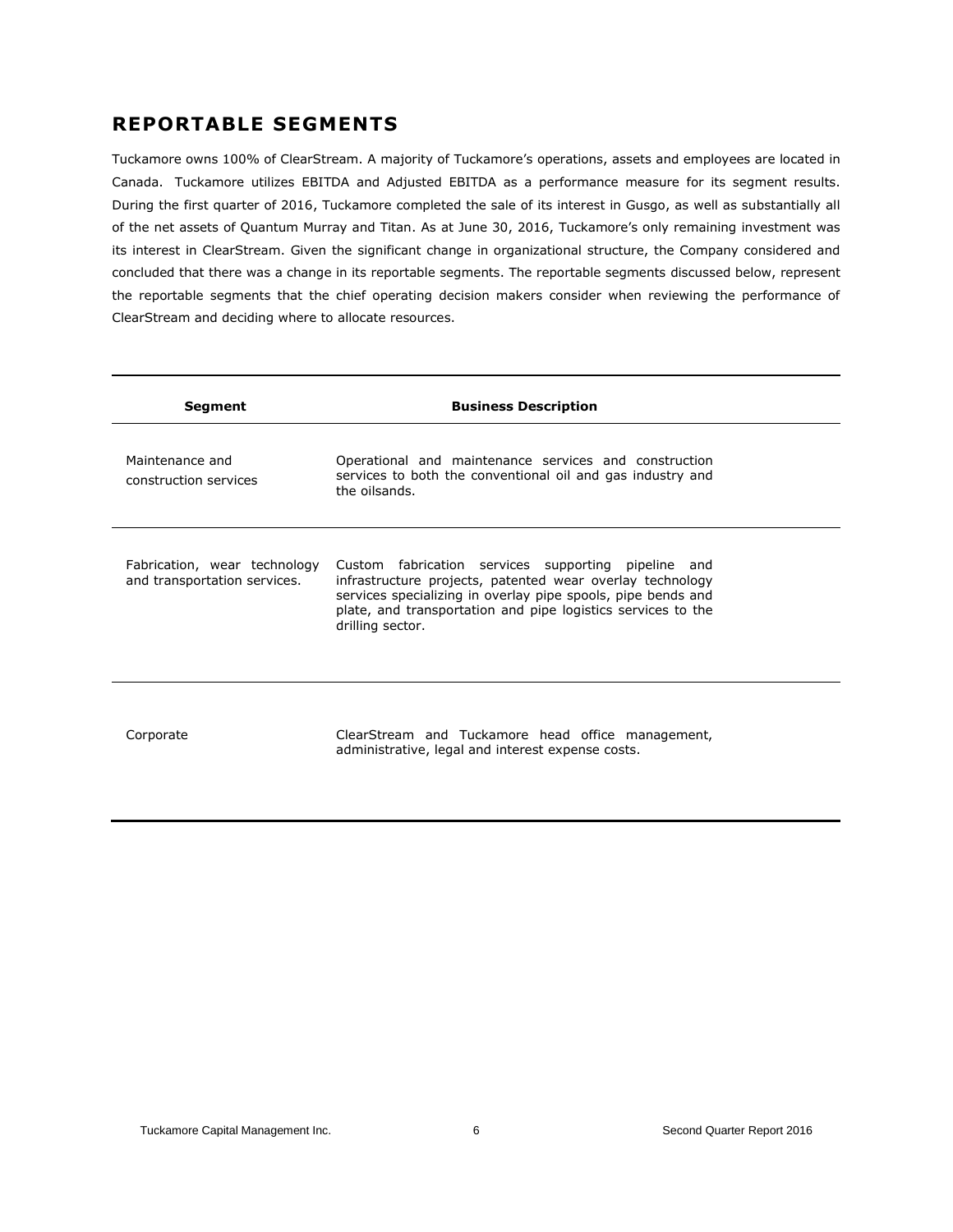## **SECOND QUARTER 2016 PERFORMANCE**

## SUMMARY RESULTS (\$000S)

|                                                                            | Three months ended June 30. |                       | Six months ended June 30, |                       |
|----------------------------------------------------------------------------|-----------------------------|-----------------------|---------------------------|-----------------------|
|                                                                            | 2016                        | 2015                  | 2016                      | 2015                  |
|                                                                            |                             | Restated <sup>1</sup> |                           | Restated <sup>1</sup> |
| Revenues                                                                   | \$<br>61,335 \$             | 118,536 \$            | 129,975 \$                | 210,504               |
| Cost of revenues - direct                                                  | (50, 208)                   | (95, 782)             | (106, 685)                | (167, 759)            |
| Cost of revenues - indirect                                                | (5,662)                     | (7, 826)              | (12, 509)                 | (16, 087)             |
| Gross profit                                                               | 5,465                       | 14,928                | 10.781                    | 26,658                |
| Selling, general and administrative expenses                               | (3, 725)                    | (4,030)               | (8,623)                   | (9,597)               |
| Amortization expense                                                       | (901)                       | (1, 408)              | (1, 802)                  | (2, 818)              |
| Depreciation expense                                                       | (1,586)                     | (2,029)               | (3, 134)                  | (4, 019)              |
| Income from long-term investments                                          | 80                          | 653                   | (155)                     | 708                   |
| Interest expense                                                           | (4,704)                     | (5, 793)              | (10, 945)                 | (11, 745)             |
| Write-down of goodwill                                                     |                             |                       | (8,700)                   |                       |
| Gain from disposal of assets held for sale                                 |                             |                       | 1,114                     |                       |
| Restructuring costs                                                        |                             | (2,607)               |                           | (2,607)               |
| Income tax expense - current                                               | (20)                        | (20)                  | (19)                      | (20)                  |
| Income tax recovery - deferred                                             |                             | 1,816                 |                           | 3,370                 |
| Net (loss) income from continuing operations                               | \$<br>$(5,391)$ \$          | $1,510$ \$            | $(21, 483)$ \$            | (70)                  |
| Add:                                                                       |                             |                       |                           |                       |
| Amortization                                                               | 901                         | 1,408                 | 1.802                     | 2,818                 |
| Depreciation                                                               | 1,586                       | 2,029                 | 3,134                     | 4,019                 |
| Interest expense                                                           | 4,704                       | 5.793                 | 10,945                    | 11.745                |
| Income tax expense - current                                               | 20                          | 20                    | 19                        | 20                    |
| Income tax recovery - deferred                                             |                             | (1, 816)              |                           | (3,370)               |
| <b>EBITDA</b>                                                              | \$<br>1,820                 | \$<br>8,944 \$        | $(5,583)$ \$              | 15, 162               |
| Write-down of goodwill                                                     |                             |                       | 8,700                     |                       |
| Gain on sale of long-term investment                                       |                             | (595)                 | (1, 114)                  | (595)                 |
| Restructuring costs                                                        |                             | 2,607                 |                           | 2,607                 |
| Operating income (loss) from long-term investments in assets held for sale |                             | 83                    | 235                       | (210)                 |
| Interest, taxes, depreciation and amortization of long-term investments    | 31                          | 37                    | 46                        | 63                    |
| <b>Adjusted EBITDA</b>                                                     | \$<br>1,851                 | \$<br>11,076          | \$<br>2,284               | \$<br>17,027          |

| Adjusted EBITDA                        | 1,851 | 11,076         | 2,284 | 17,027             |
|----------------------------------------|-------|----------------|-------|--------------------|
|                                        |       | As at June 30, |       | As at December 31, |
| <b>Selected Balance Sheet Accounts</b> |       | 2016           |       | 2015               |
| Total assets                           | \$    | 141,236        |       | 253,538            |
| Senior credit facility                 |       |                |       | 58,482             |
| Senior secured debentures              |       | 171,485        |       | 174,311            |
| Convertible secured debentures         |       | 24,172         |       |                    |
| Shareholders' deficit                  |       | (85, 317)      |       | (65,056)           |

 $1$  Adjusted for discontinued operations and reclassification of certain selling, general and administrative expenses of ClearStream to cost of revenues.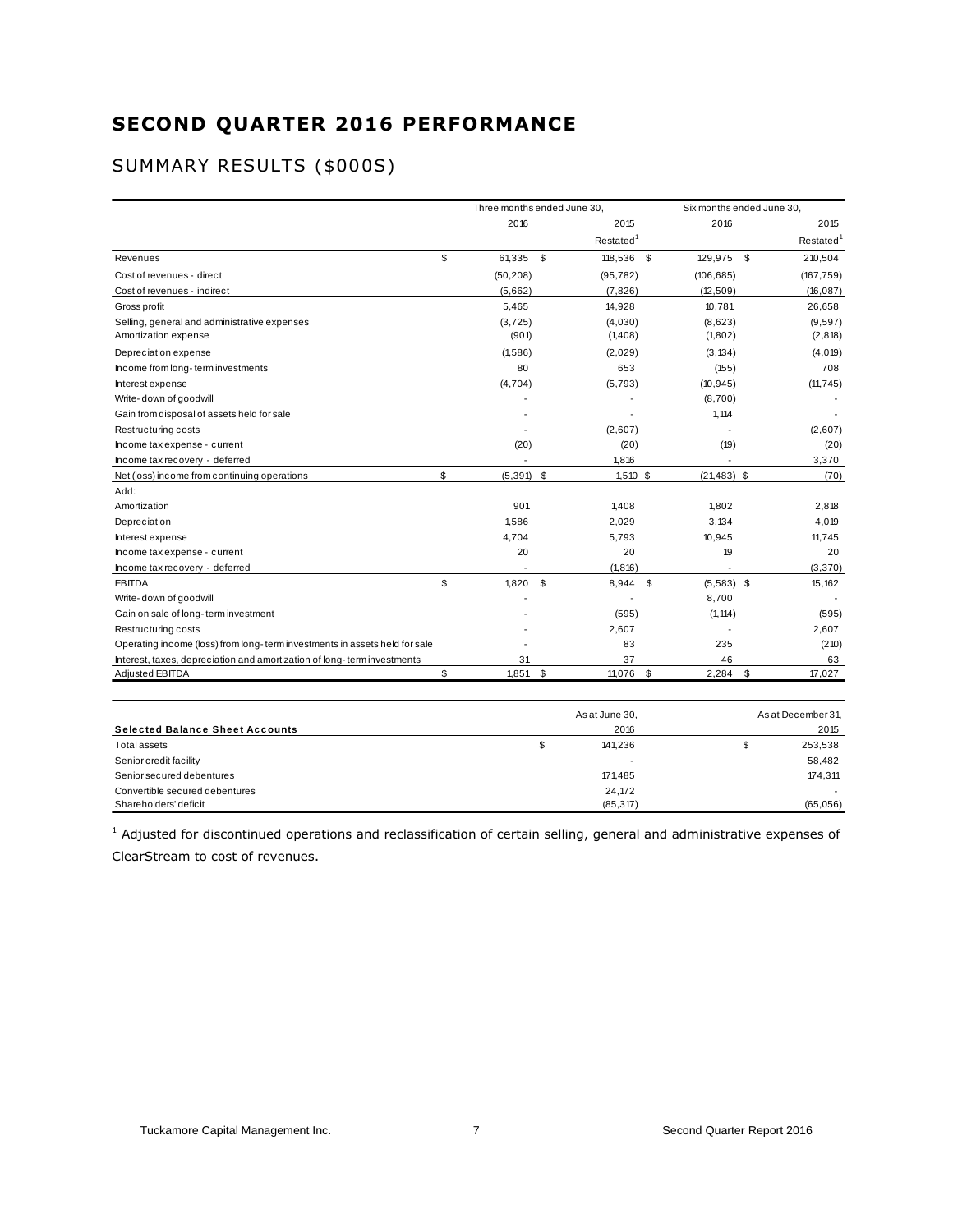## SECOND QUARTER 2016 RESULTS

Revenues for the three and six months ended June 30, 2016 were \$61,335 and \$129,975 compared to \$118,536 and \$210,504 for the same periods in 2015. This represents a decrease of 48.3% and 38.3% for the three and six months ended June 30, 2016 in comparison to the same periods in the prior year. ClearStream experienced lower business volumes at most of its divisions due to the impact of decreased oil prices and the Fort McMurray wildfires.

Gross profit for the three and six months ended June 30, 2016 was \$5,465 and \$10,781 for the three and six months ended June 30, 2016, compared to \$14,928 and \$26,658 for the same periods in 2015. Gross margins were 8.9% and 8.3% for the three and six months ended June 30, 2016, compared to 12.6% and 12.7% for the same periods in 2015. Margins at ClearStream in 2016 were well below those in 2015, largely due to reduced pricing and decreased business volumes as a result of the impact of reduced oil prices on ClearStream's business.

Corporate costs for the three and six months ended June 30, 2016 were \$3,464 and \$7,748, compared to \$2,964 and \$7,794 for the same periods in 2015. Despite successful cost cutting initiatives, the quarterly corporate costs are higher in 2016 in comparison to the same period in the prior year due to a lower workers' compensation board rebate in 2016 versus 2015. Workers' compensation board rebates are granted at the discretion of Alberta's workers' compensation board.

Tuckamore's continuing operations are now reported in its three operating segments: Maintenance and Construction services, Fabrication, Wear Technology and Transportation services, and Corporate. For the three and six months ended June 30, 2016, these three operating segments produced \$1,851 and \$2,284 of Adjusted EBITDA compared to \$11,076 and \$17,027 for the same periods in the prior year. Refer to the chart on the following page for Adjusted EBITDA by operating segment.

Non-cash items that impacted the results included depreciation and amortization. Depreciation and amortization was \$2,487 and \$4,936 for the three and six months ended June 30, 2016 compared to \$3,437 and \$6,837 for the same periods in 2015. The decrease in non-cash expenses is primarily related to the write-down of intangibles and property, plant and equipment at December 31, 2015, resulting in lower net book values for these asset classes.

For the three and six months ended June 30, 2016, interest costs, excluding accretion expense, were \$4,324 compared with \$4,262 for the same period in 2015. Non-cash accretion expense was \$189 and \$2,106 for the three and six months ended June 30, 2016, compared to \$1,856 and \$3,692 for the same periods in the prior year.

During six months ended June 30, 2016, the consolidated operating segments had capital expenditures and capital lease payments of \$3,414 compared to \$4,246 during the same period in 2015.

The loss from continuing operations was \$5,391 and \$21,483 for the three and six months ended June 30, 2016, compared to income from continuing operations of \$1,510 for the three months ending June 30, 2015 and a loss from continuing operations of \$70 for the six months ended June 30, 2015.

| <b>Adjusted EBITDA</b>                    | Q2 2016    | Q <sub>2</sub> 2015 |   | 2016 vs. 2015 |
|-------------------------------------------|------------|---------------------|---|---------------|
| \$000s                                    |            |                     |   |               |
| <b>ClearStream Industrial Services</b>    |            |                     |   |               |
| Maintenance and Construction              | 3,876      | 9.952               |   | (6,076)       |
| Wear, Fabrication & Transportation        | 1,439      | 4.088               |   | (2,649)       |
| Adjusted EBITDA from portfolio operations | $5,315$ \$ | 14.040              |   | (8, 725)      |
| Corporate                                 | (3, 464)   | (2,964)             |   | (500)         |
| Adjusted EBITDA from operations           | $1.851$ \$ | 11.076              | S | (9,225)       |

<sup>1</sup>Adjusted for discontinued operations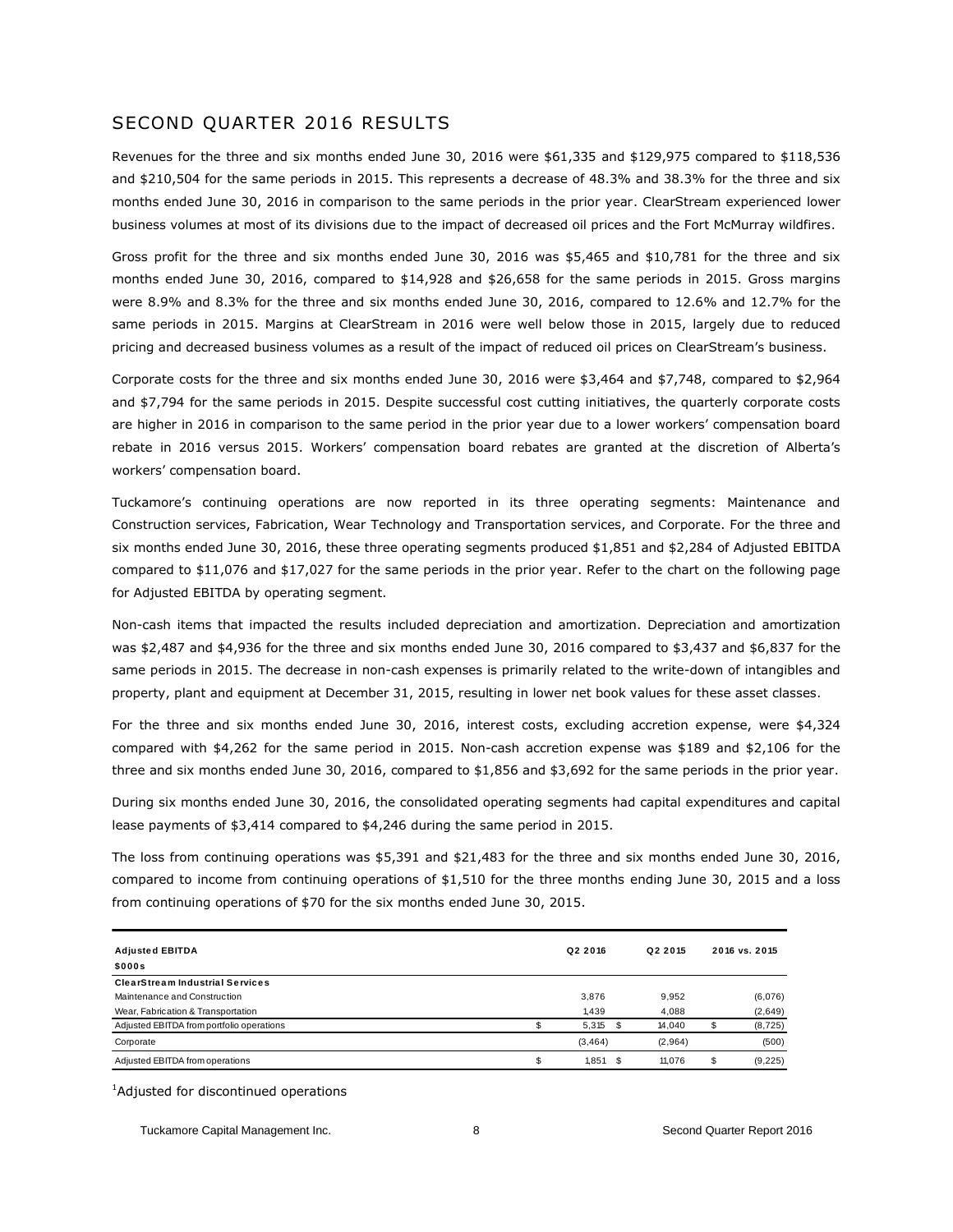## **SEGMENT OPERATING RESULTS**

|                                              | Three months ended June 30, |    |          | Six months ended June 30, |           |    |            |
|----------------------------------------------|-----------------------------|----|----------|---------------------------|-----------|----|------------|
|                                              | 2016                        |    | 2015     |                           | 2016      |    | 2015       |
| Revenues                                     | \$<br>50,971                | \$ | 96,080   | \$                        | 106,034   | \$ | 166,193    |
| Cost of revenues - direct                    | (43,629)                    |    | (80,596) |                           | (91, 515) |    | (139, 225) |
| Cost of revenues - indirect                  | (3, 237)                    |    | (4,645)  |                           | (7,337)   |    | (9,938)    |
| Gross profit                                 | 4,105                       |    | 10,839   |                           | 7,182     |    | 17,030     |
| Selling, general and administrative expenses | (229)                       |    | (887)    |                           | (665)     |    | (1,390)    |
| Amortization expense                         | (78)                        |    | (46)     |                           | (124)     |    | (93)       |
| Depreciation expense                         | (683)                       |    | (1,041)  |                           | (1, 410)  |    | (2,035)    |
| Interest expense                             | (94)                        |    | (101)    |                           | (188)     |    | (255)      |
| Income tax expense - current                 | (32)                        |    | (37)     |                           | (46)      |    | (7)        |
| Income (loss) for the period                 | \$<br>2,989                 | \$ | 8,727    | \$                        | 4,749     | \$ | 13,250     |
| Add:                                         |                             |    |          |                           |           |    |            |
| Amortization                                 | 78                          |    | 46       |                           | 124       |    | 93         |
| Depreciation                                 | 683                         |    | 1,041    |                           | 1,410     |    | 2,035      |
| Interest expense                             | 94                          |    | 101      |                           | 188       |    | 255        |
| Income tax expense - current                 | 32                          |    | 37       |                           | 46        |    |            |
| <b>EBITDA</b>                                | \$<br>3,876                 | \$ | 9,952    | \$                        | 6,517     | \$ | 15,640     |

## **Maintenance and Construction Services**

#### **(I) Revenues**

Revenues for the Maintenance and Construction Services segment were \$50,971 and \$106,034 for the three and six months ended June 30, 2016 compared to \$96,080 and \$166,193 in the same periods last year, which reflects a decrease of 46.9% and 36.2% respectively. The Fort McMurray wildfires that disrupted operations in the Northern Alberta region led to the majority of the year-over-year declines. In addition, most of ClearStream's maintenance and construction customers operate in the oil and gas sector, which has been negatively impacted by low oil and gas prices. Demand and pricing for services has decreased on a year-over-year basis due to these market factors, which also contributed to the revenue declines.

#### **(II) Gross Profit**

Gross profit was \$4,105 and \$7,182 for the three and six months ended June 30, 2016 compared with \$10,839 and \$17,030 for the same periods in the prior year. Gross profit margin for the three and six months ended June 30, 2016 were 8.1% and 6.8% compared to 11.3% and 10.2% for the same periods in the prior year. Due to variable cost structure of the maintenance and construction business, direct cost of revenues has generally decreased at the same rate as revenue. Indirect costs are more fixed in nature and have not decreased at the same rate as revenue. This has resulted in a decrease in gross profit margins of 280 basis points for the three months ended June 30, 2016 and a decrease of 320 basis points for the six months ended June 30, 2016. ClearStream continues to target indirect costs reductions that are in line with the decrease in revenue.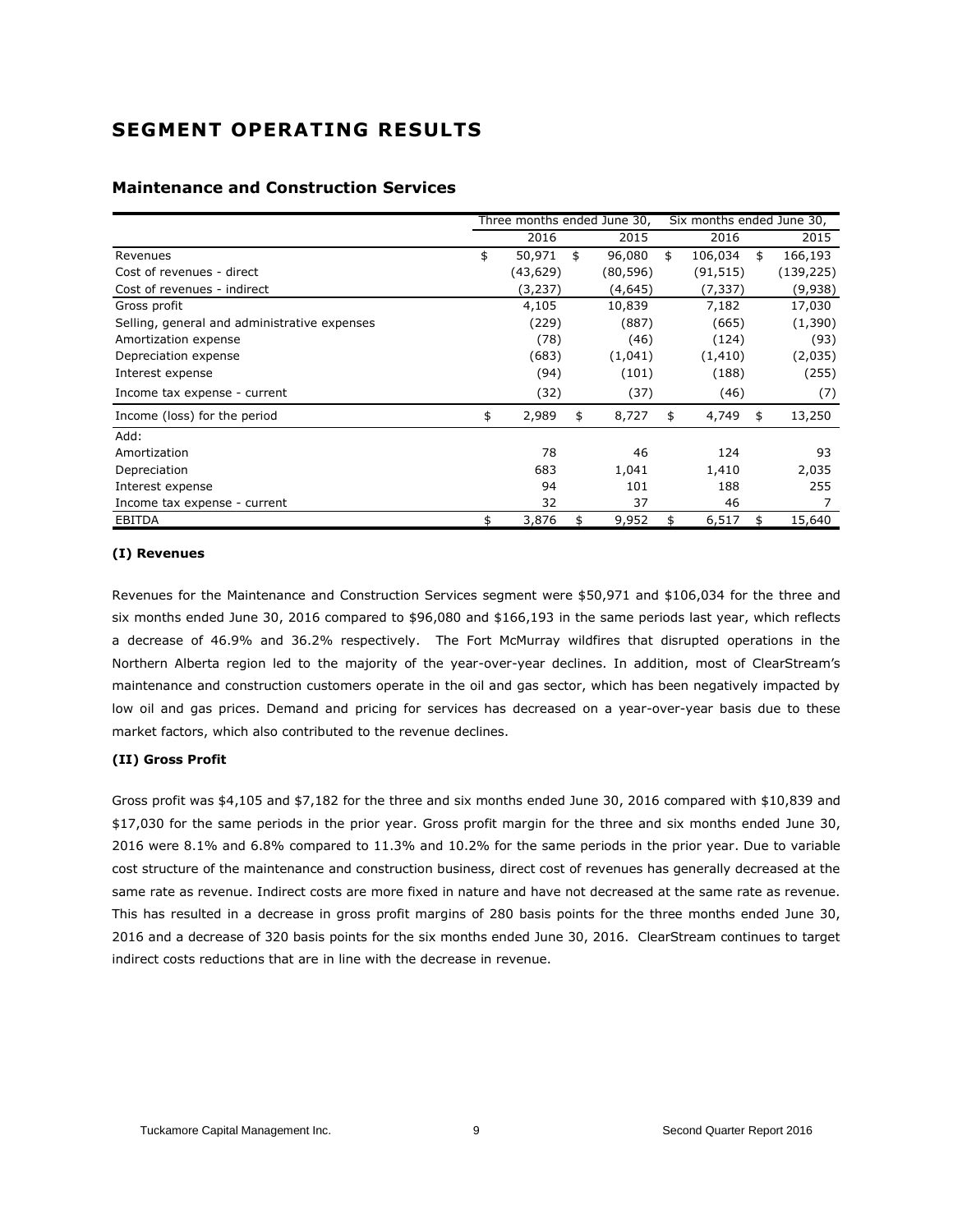#### **(III) Selling, General and Administrative Expenses ("SG&A")**

SG&A costs for Maintenance and Construction Services were \$229 and \$665 for the three and six months ended June 30, 2016, in comparison to \$887 and \$1,390 for the same periods in the prior year. SG&A costs decreased by 74.2% and 52.2% for the three and six months ended June 30, 2016, in comparison to the same periods in the prior year. The decrease in SG&A is primarily related to the cost-cutting measures which were initiated by management in mid-2015 as a result of the impact of decreased oil prices on ClearStream's business.

#### **(IV) Seasonality**

The Maintenance and Construction services segment's revenues and profits are impacted by seasonality and weather conditions. For example, winter conditions and excessively rainy periods can delay equipment moves and thereby adversely affect revenues. Spring break-up typically occurs in March and April leaving many roads temporarily incapable of supporting heavy equipment travel, thereby negatively impacting the Maintenance and Construction services segment's business.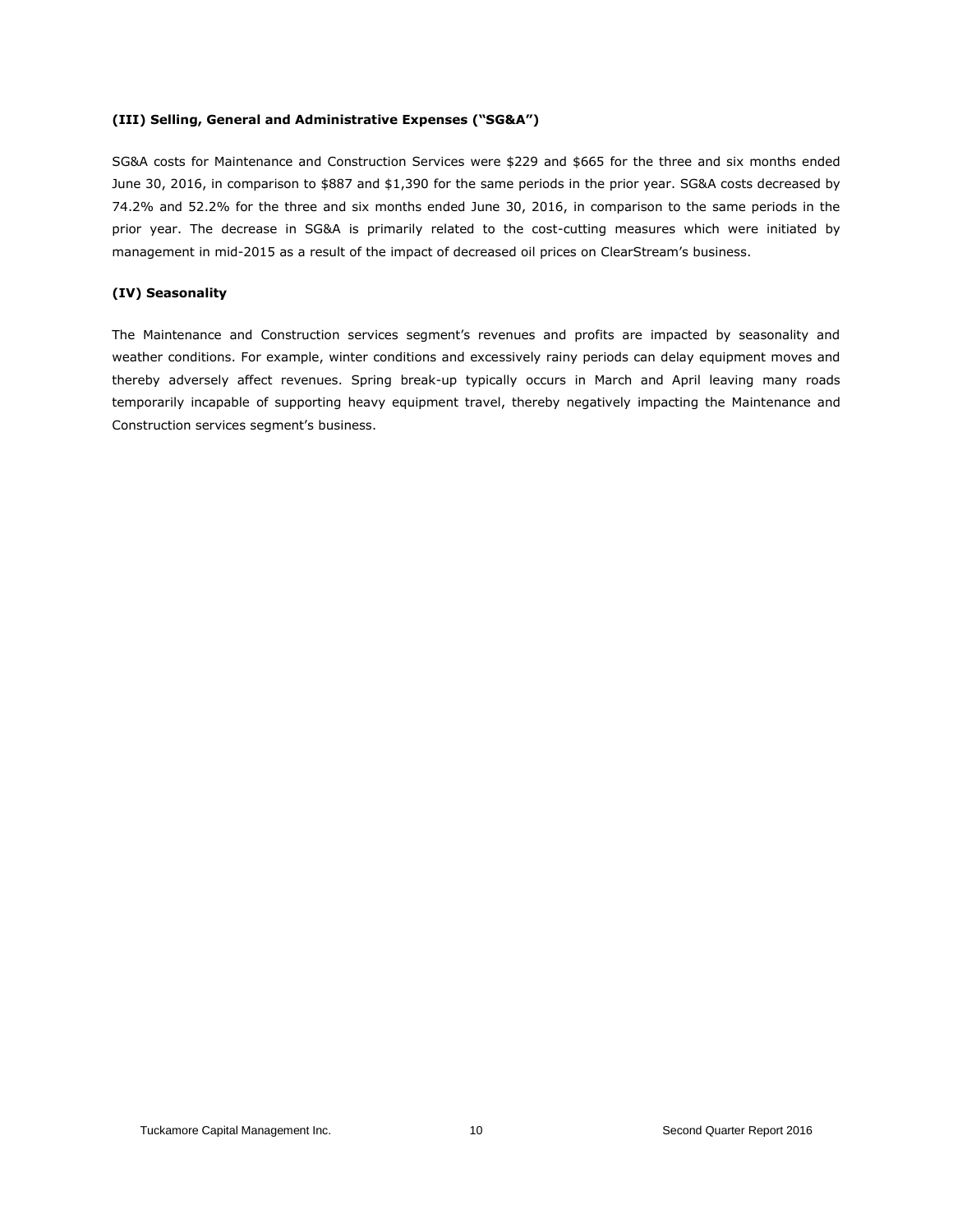## **Fabrication, Wear Technology and Transportation Services**

|                                              |              |              |              | Three months ended June 30, Six months ended June 30, |
|----------------------------------------------|--------------|--------------|--------------|-------------------------------------------------------|
|                                              | 2016         | 2015         | 2016         | 2015                                                  |
| Revenues                                     | \$<br>11,450 | \$<br>24,291 | \$<br>26,120 | \$<br>47,502                                          |
| Cost of revenues - direct                    | (7, 518)     | (17, 199)    | (17, 119)    | (31, 985)                                             |
| Cost of revenues - indirect                  | (2, 427)     | (2,806)      | (5, 172)     | (5, 519)                                              |
| Gross profit                                 | 1,505        | 4,286        | 3,829        | 9,998                                                 |
| Selling, general and administrative expenses | (66)         | (198)        | (256)        | (454)                                                 |
| Amortization expense                         | (72)         | (7)          | (144)        | (175)                                                 |
| Depreciation expense                         | (726)        | (838)        | (1, 435)     | (1,649)                                               |
| Interest expense                             | (82)         | (101)        | (191)        | (218)                                                 |
| Income (loss) for the period                 | \$<br>559    | \$<br>3,142  | \$<br>1,803  | \$<br>7,502                                           |
| Add:                                         |              |              |              |                                                       |
| Amortization                                 | 72           | 7            | 144          | 175                                                   |
| Depreciation                                 | 726          | 838          | 1,435        | 1,649                                                 |
| Interest expense                             | 82           | 101          | 191          | 218                                                   |
| <b>EBITDA</b>                                | \$<br>1,439  | \$<br>4,088  | \$<br>3,573  | \$<br>9,544                                           |

#### **(I) Revenues**

Revenues for the Fabrication, Wear Technology and Transportation segment were \$11,450 and \$26,120 for the three and six months ended June 30, 2016 compared to \$24,291 and \$47,502 for the same periods in the prior year, which reflects a decrease of 52.9% and 45.0% respectively.

Fabrication revenue in the second quarter of 2016 decreased by 53% compared to the second quarter of 2015. Fabrication demand is largely based on pipeline and infrastructure project activity. Low commodity prices have led to limited new project growth in 2016, which led to a significant decrease in demand for Fabrication services during the first half of 2016. Pipeline approval delays and pricing decreases also contributed to the decline in second quarter revenue.

Quarterly revenue for the Wear Technology division decreased by 62% on year-over-year basis during the second quarter of 2016. Demand for ClearStream's Wear Technology services is driven largely by pipeline maintenance requirements for customers operating in the Alberta oilsands. The Fort McMurray fires disrupted operations in the Alberta oilsands during May and June, which negatively impacted the demand for Wear Technology services during this period. The services provided by this division are an integral part of the maintenance programs of oilsands producers and the Company expects demand for this service to increase in the future.

Revenue in the second quarter of 2016 for the Transportation division declined by 24% compared to the second quarter of 2015. The services provided by the transportation division are largely related to the transportation of drilling and completions material and equipment. As a result of weak drilling and completion activity, demand for ClearStream's transportation services is down in 2016 relative to 2015. In addition, ClearStream's transportation division provides services to customer in the Fort McMurray area, and therefore, operations for this division were also negatively impacted by the Fort McMurray fires during the second quarter.

#### **(II) Gross Profit**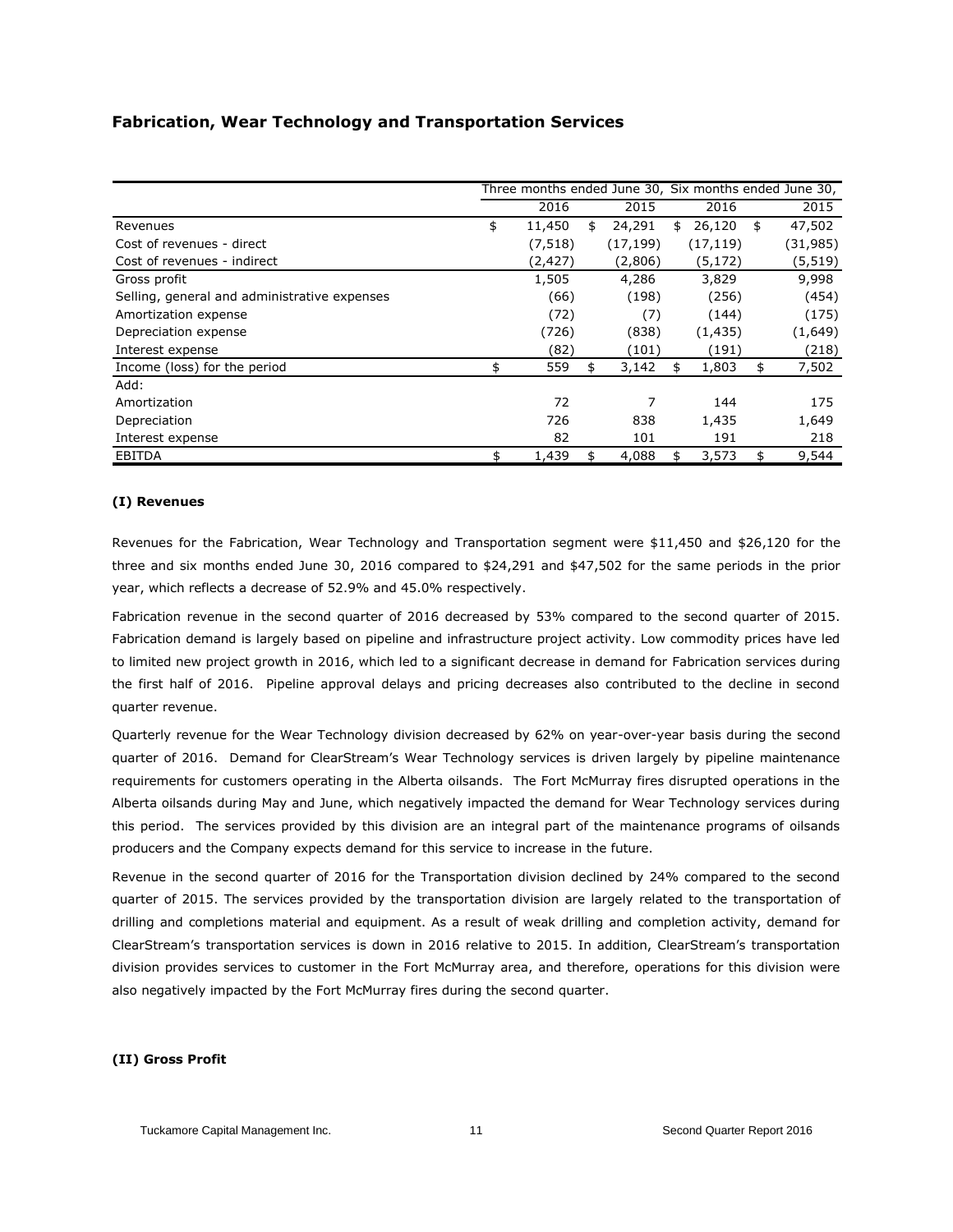Gross profit was \$1,505 and \$3,829 for the three and six months ended June 30, 2016 compared with \$4,286 and \$9,998 during the same periods of the prior year. Gross profit margin for the three and six months ended June 30, 2016 were 13.1% and 14.7% compared to 17.6% and 21.0% a year ago. Gross profit margins for the segment declined due to decreased operational leverage on fixed indirect costs combined with lower pricing. These factors were partially offset by cost control efforts that were realized during the second quarter. Direct cost of revenues declined by 56% on year-over-year basis during the second quarter compared to a decrease in revenue of 53%. Direct costs are variable in nature but have declined at a greater pace than revenue due to the cost cutting measures implemented over the past several quarters.

#### **(III) Selling, General and Administrative Expenses ("SG&A")**

SG&A costs for Fabrication, Wear Technology and Transportation Services were \$66 and \$256 for the three and six months ended June 30, 2016, in comparison to \$198 and \$454 for the same periods in the prior year. SG&A costs decreased by 66.7% and 43.6% for the three and six months ended June 30, 2016, in comparison to the same periods in the prior year. The decrease in SG&A is primarily related to the cost-cutting measures which were initiated by management in mid-2015 as a result of the impact of decreased oil prices on ClearStream's business.

#### **(IV) Seasonality**

The Fabrication, Wear Technology and Transportation services segment's revenues and profits are impacted by seasonality and weather conditions. For example, winter conditions and excessively rainy periods can delay equipment moves and thereby adversely affect revenues. Spring break-up typically occurs in March and April leaving many roads temporarily incapable of supporting heavy equipment travel, thereby negatively impacting the Fabrication, Wear Technology and Transportation services segment's business.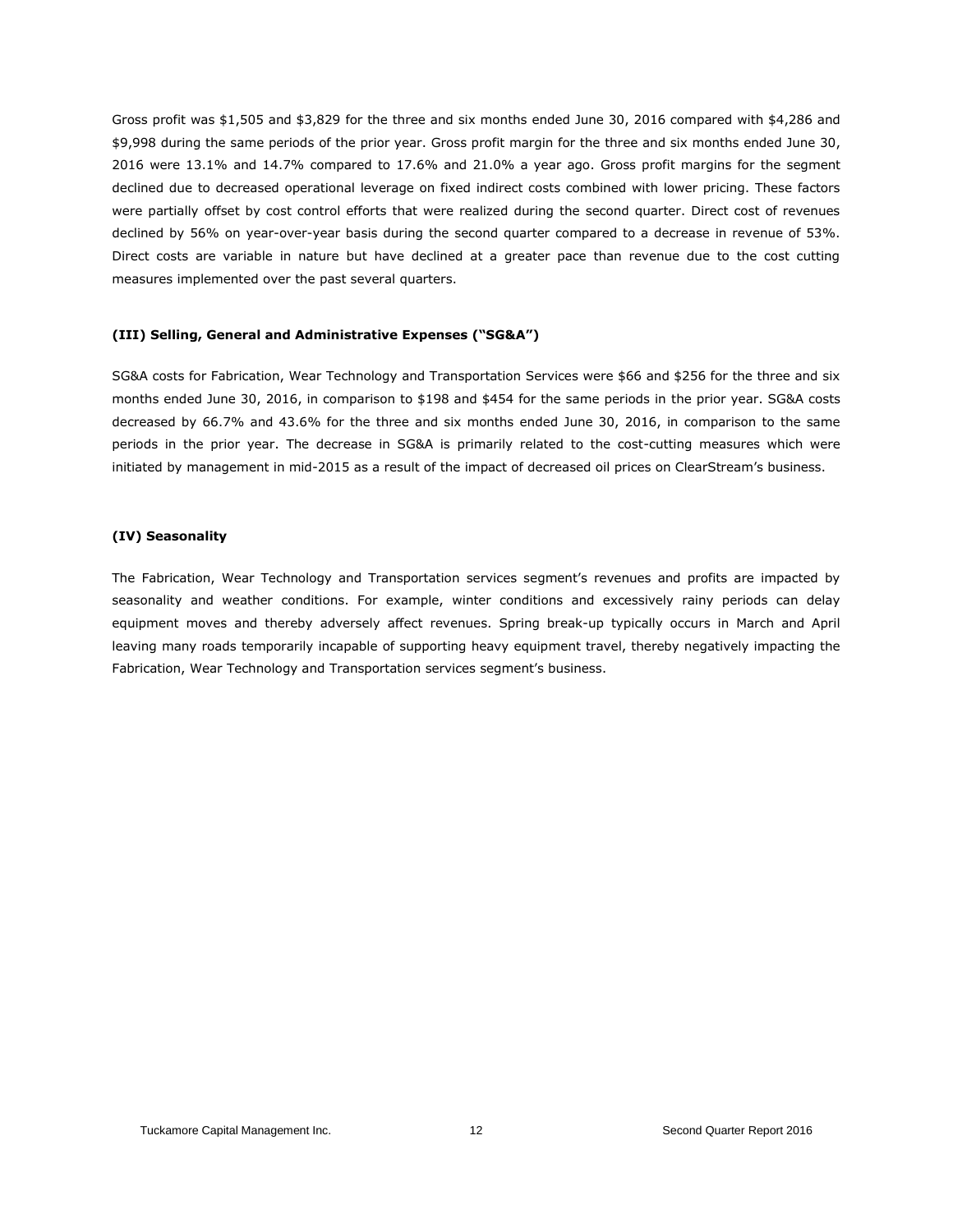## **Corporate**

Tuckamore's head office functions will be transitioned to ClearStream's offices during 2016.The tables below reflect the combined costs of ClearStream's corporate function and Tuckamore's Toronto office.

|                                                                            | Three months ended June 30. |                | Six months ended June 30. |                |           |
|----------------------------------------------------------------------------|-----------------------------|----------------|---------------------------|----------------|-----------|
|                                                                            | 2016                        | 2015           |                           | 2016           | 2015      |
| Selling, general administrative expenses                                   | \$<br>(3, 464)              | $(2,964)$ \$   |                           | (7,748)        | (7, 794)  |
| Amortization expense                                                       | (751)                       | (1, 274)       |                           | (1,532)        | (2, 551)  |
| Depreciation expense                                                       | (144)                       | (150)          |                           | (289)          | (308)     |
| Interest expense                                                           | (4,528)                     | (5,654)        |                           | (10, 566)      | (10, 935) |
| Write-down of goodwill                                                     |                             |                |                           | (8,700)        |           |
| Gain from assets held for sale                                             |                             |                |                           | 1,114          |           |
| Restructuring costs                                                        |                             | (2,607)        |                           |                | (2,607)   |
| Income tax expense - current                                               | 51                          | (20)           |                           | (19)           | 18        |
| Income tax recovery - deferred                                             |                             | 1.795          |                           |                | 3,360     |
| Loss for the period                                                        | \$<br>$(8,836)$ \$          | $(10, 874)$ \$ |                           | $(27, 740)$ \$ | (20, 817) |
| Add:                                                                       |                             |                |                           |                |           |
| Amortization expense                                                       | 751                         | 1,274          |                           | 1,532          | 2,551     |
| Depreciation expense                                                       | 144                         | 150            |                           | 289            | 308       |
| Interest expense                                                           | 4,528                       | 5,654          |                           | 10,566         | 10,935    |
| Income tax expense - current                                               | (51)                        | 20             |                           | 19             | (18)      |
| Income tax recovery - deferred                                             |                             | (1,795)        |                           |                | (3,360)   |
| <b>EBITDA</b>                                                              | \$<br>$(3,464)$ \$          | $(5,571)$ \$   |                           | $(15, 334)$ \$ | (10, 401) |
| Write-down of goodwill                                                     |                             |                |                           | 8,700          |           |
| Gain from assets held for sale                                             |                             |                |                           | (1, 114)       |           |
| Restructuring costs                                                        |                             | 2,607          |                           |                | 2,607     |
| Operating income (loss) from long-term investments in assets held for sale |                             |                |                           |                |           |
| Adjusted EBITDA                                                            | \$<br>$(3,464)$ \$          | $(2,964)$ \$   |                           | $(7,748)$ \$   | (7, 794)  |

#### **( I ) SELL ING , GENERA L AND ADM IN I STRAT IVE EXPEN SE S**

Selling, general and administrative expenses were \$3,464 and \$7,748 for the three and six months ended June 30, 2016 compared to \$2,964 and \$7,794 for the same periods in the prior year. The break-down of selling, general and administrative expenses is as follows:

|                                     | Three months ended June 30. |  |       |  | Six months ended June 30. |  |       |
|-------------------------------------|-----------------------------|--|-------|--|---------------------------|--|-------|
|                                     | 2016                        |  | 2015  |  | 2016                      |  | 2015  |
| Salaries and benefits               | \$<br>$1,542$ \$            |  | 772   |  | $4,272$ \$                |  | 3,367 |
| Occupancy and office costs          | 379                         |  | 402   |  | 866                       |  | 1.037 |
| Audit, accounting and tax           | 283                         |  | 474   |  | 468                       |  | 766   |
| Other costs, net                    | 1.260                       |  | 1.316 |  | 2.142                     |  | 2,624 |
| General and administrative expenses | 3.464                       |  | 2.964 |  | 7.748                     |  | 7.794 |

SG&A costs increased by \$500 for the three months ended June 30, 2016 and decreased by \$46 for six month period ended June 30, 2016, in comparison to the same periods in 2015. Salaries and benefits are typically reduced by a workers' compensation board ("WCB") rebate which is granted annually at the discretion of the WCB of Alberta. During the second quarter of 2015 ClearStream received a much larger rebate than in 2016. In addition to this, the six months ended June 30, 2015 included a one-time positive adjustment to salaries and benefits. Absent the adjustments identified above, salaries and benefits for the six months ended June 30, 2016 would have decreased over the same period in 2015. Additional cost reductions are expected for the balance of 2016. Reduced facility costs and discretionary spending are also expected to result in lower annualized SG&A costs.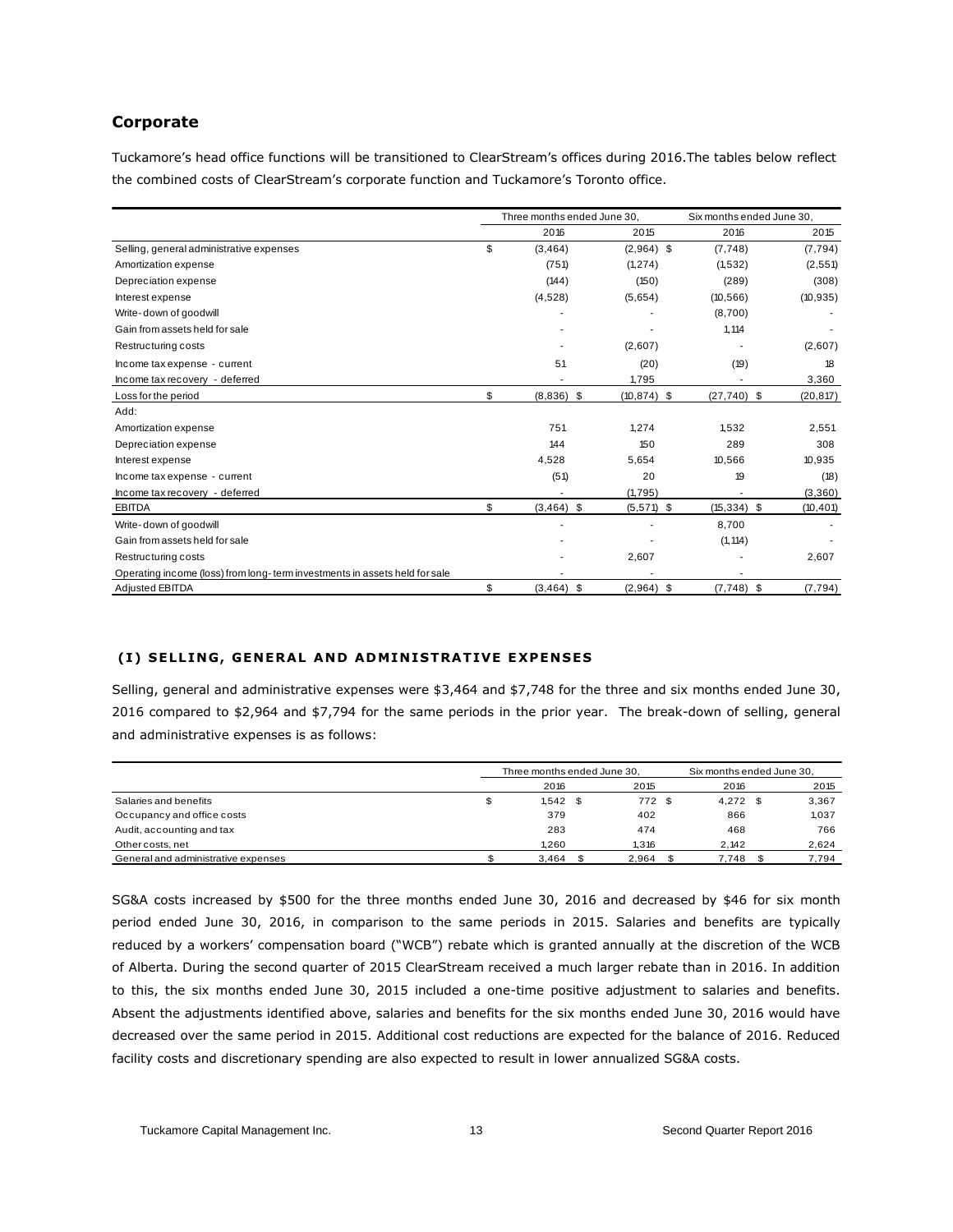#### **(II) INTEREST EXPENSE**

Total interest expense was \$4,528 and \$10,566 for the three and six months ended June 30, 2016 compared to \$5,654 and \$10,935 for the same period in the prior year. For the three and six months ended June 30, 2016, interest costs, excluding accretion expense, were \$4,339 and \$8,347 compared to \$3,798 and \$7,243 for the same periods in 2015. Non-cash accretion expense was \$189 and \$2,106 for the three and six months ended June 30, 2016 compared to \$1,856 and \$3,692 for the same periods in 2015. The company incurred deferred financing fees associated with the Senior Secured Debentures and Convertible Secured Debentures. The principal balance of these debentures are recorded net of these deferred financing costs and are accreted up to their principal value over the term of these debentures. Accretion expenses on Tuckamore's 8.00% Secured Debentures were recorded at their fair values, and accreted up to their face value using the effective interest method over the term of the Debentures. The 8.00% secured debentures were repaid in March 2016.

#### **( I I I ) WR ITE-DOWN OF GOODW ILL**

The most significant change in assumptions from the goodwill testing performed for the year-ended December 31, 2015 and six months ended June 30, 2016 was a decrease to the Projected EBITDA and Capital Expenditure figures to adjust for the increased impact of the decline in oil prices on ClearStream's business. More specifically, customers have increased their deferral of capital spend and further delayed non-critical maintenance. The decrease in Projected EBITDA and Capital Expenditures resulted in a further \$8,700 impairment of goodwill at ClearStream during the first quarter of 2016. After this impairment, there remains \$22,288 in goodwill at ClearStream. For a more detailed explanation of the write-down of goodwill, please refer to the notes to the consolidated interim financial statements of the Company for the three and six months ended June 30, 2016.

All impairment losses are non-cash in nature and do not affect the Company's liquidity, cash flows from operating activities, or debt covenants and do not have an impact on the future operations of the Company.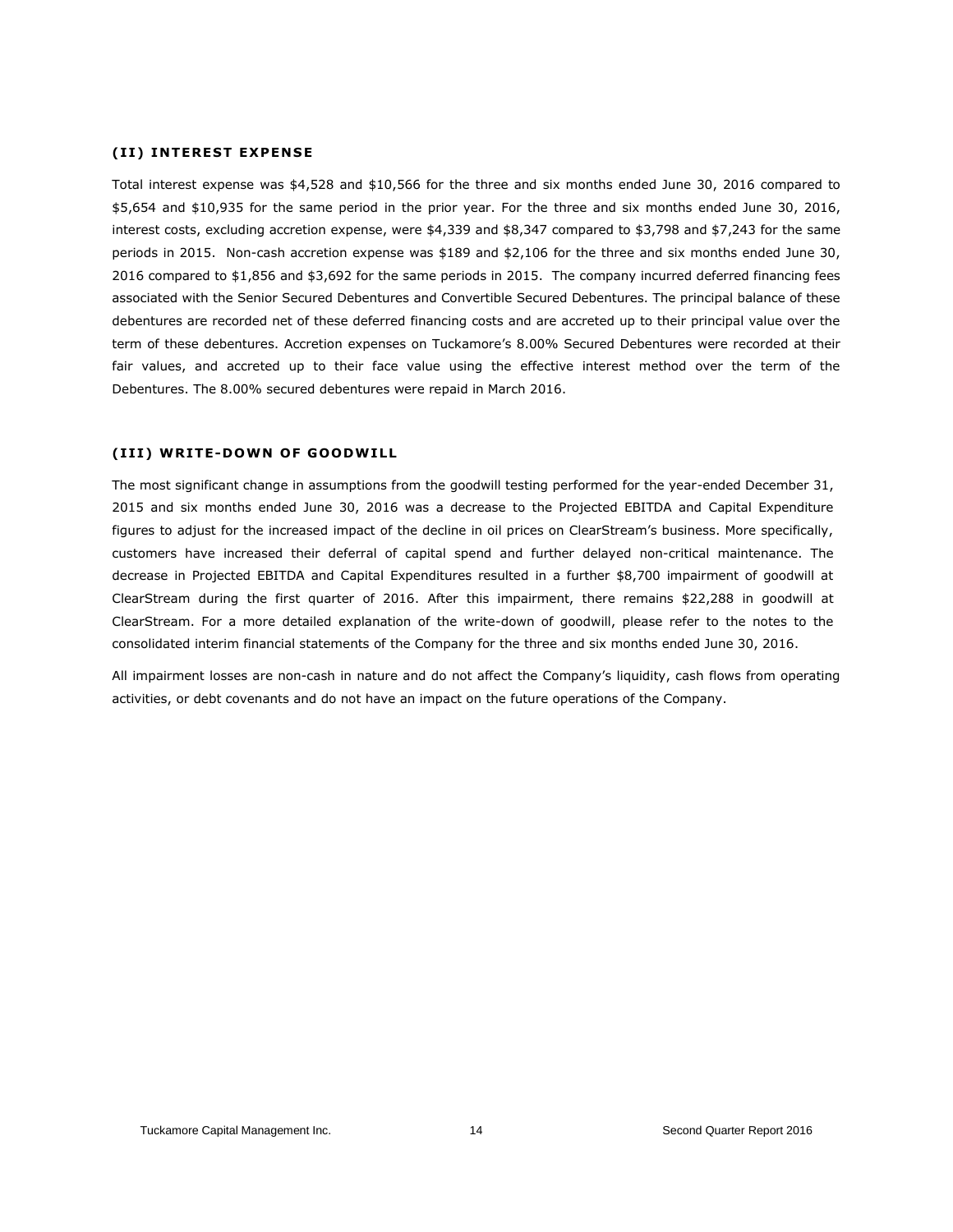## **ASSETS HELD FOR SALE AND DISCONTINUED OPERATIONS**

On March 23, 2016, Tuckamore sold a majority of the net assets of Quantum Murray LP and Titan Supply LP for cash proceeds of \$4,000 and assumption of debt of approximately \$3,000, with an additional \$4,800 which was received in April 2016. In addition to these amounts, an earn-out of \$6,200 will be paid if certain pre-determined cash flow targets are achieved in future years. The present value of this earn-out, which is approximately \$3,220, is recorded in Other assets and \$1,020 is recorded in Other current assets on the balance sheet as at June 30, 2016. The sale of Titan's assets resulted in an accounting gain of approximately \$574, recorded in gain from assets held for sale. The sale of Quantum Murray's assets resulted in an accounting loss of approximately \$3,740, recorded in income/loss from discontinued operations.

On March 7, 2016, Tuckamore sold its 80% interest in Gusgo as well as certain other related subsidiaries for cash proceeds of \$4,000, with an additional \$2,000 which was received on May 31, 2016. In addition to these amounts, an earn-out of \$2,000 will be paid if certain contracts are renewed in future years. The present value of this earnout, which is approximately \$1,340, is recorded in Other assets on the balance sheet as at June 30, 2016. The sale of Gusgo resulted in an accounting gain of approximately \$540, recorded in gain from assets held for sale.

Subsequent to the transactions identified above, Tuckamore reassessed its organizational structure and determined that previous operating segments were no longer relevant, since the only remaining asset was the Company's interest in ClearStream. Any assets held for sale in continuing operations for the first half of 2016 and for the comparative period have been recorded in the Corporate segment in the Segmented Information note (Note 10).

The following table shows the revenue and net income (loss) from discontinued operations for the three months ended June 30, 2016 and June 30, 2015:

|                                                                                                                                                  | <b>Industrial Services</b> |               |                   | <b>Marketing</b> | Total         |               |  |
|--------------------------------------------------------------------------------------------------------------------------------------------------|----------------------------|---------------|-------------------|------------------|---------------|---------------|--|
|                                                                                                                                                  | June 30, 2016              | June 30, 2015 | June 30, 2016     | June 30, 2015    | June 30, 2016 | June 30, 2015 |  |
| Revenue                                                                                                                                          |                            | 32,982        |                   | 3,243            |               | 36,225        |  |
| Expenses                                                                                                                                         |                            | (40, 219)     |                   | (4,046)          |               | (44, 265)     |  |
| Loss before taxes<br>Remeasurement of impairment loss previously recognized<br>on the remeasurement of the Waste business net assets<br>to FVLCS |                            | (7, 237)      |                   | (803)            |               | (8,040)       |  |
| Loss on sale of discontinued operations                                                                                                          | (450)                      |               | (875)             |                  | (1, 325)      |               |  |
| Loss from equity investments                                                                                                                     |                            |               |                   | 256              |               | 256           |  |
| Net loss from discontinued operations                                                                                                            | $(450)$ \$<br>\$           | (7, 237)      | $(875)$ \$<br>\$  | $(547)$ \$       | $(1,325)$ \$  | (7, 784)      |  |
| Net loss per share - basic                                                                                                                       | $(0.00)$ \$                | (0.07)        | $(0.01)$ \$<br>\$ | $(0.00)$ \$      | $(0.01)$ \$   | (0.07)        |  |
| Net loss per share - diluted                                                                                                                     | $(0.00)$ \$                | (0.07)        | $(0.01)$ \$       | $(0.00)$ \$      | $(0.01)$ \$   | (0.07)        |  |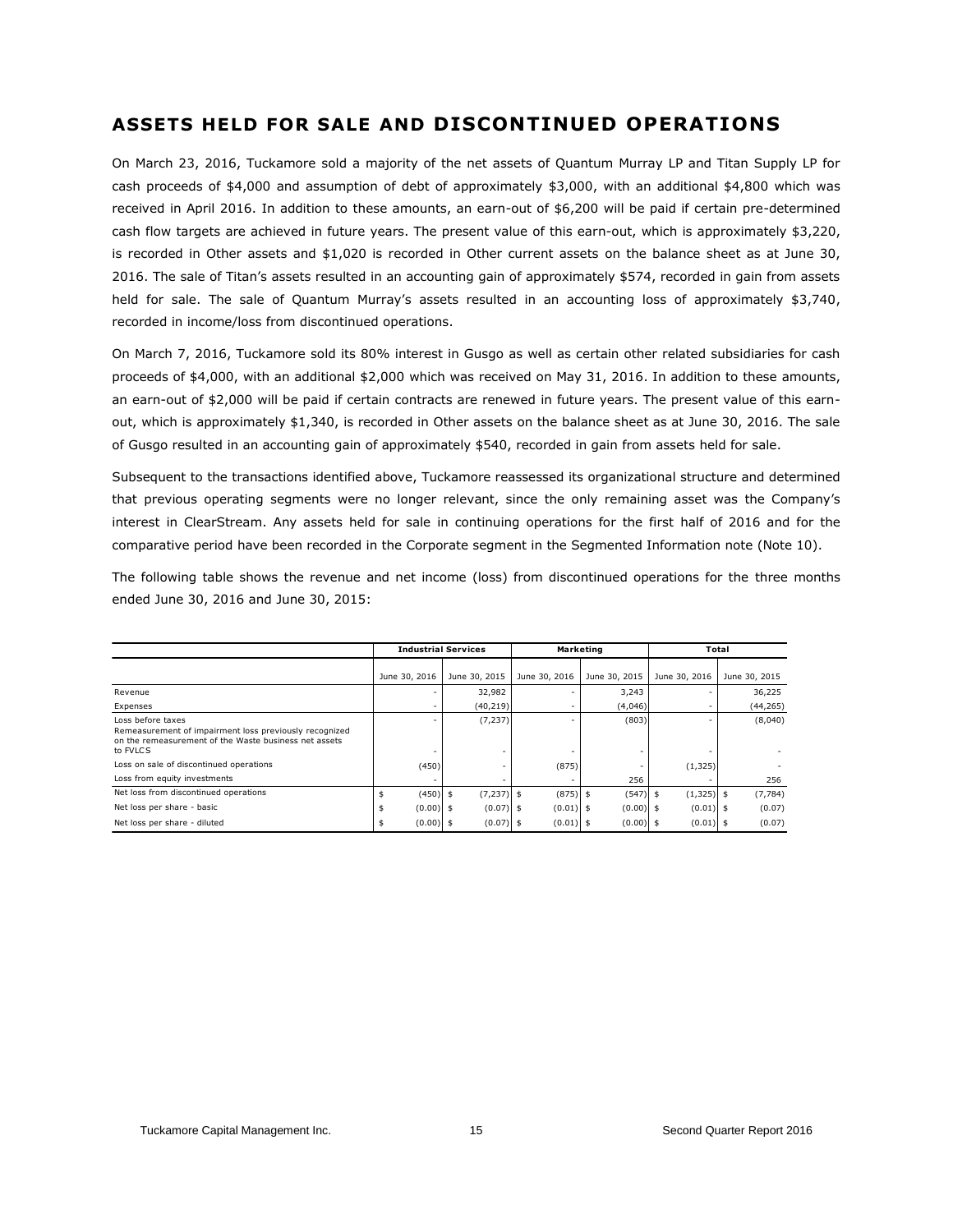The following table shows the revenue and net income (loss) from discontinued operations for the six months ended June 30, 2016 and June 30, 2015:

|                                                                                                                                                  |                    | <b>Industrial Services</b> |               | Marketing     | Total         |                   |  |
|--------------------------------------------------------------------------------------------------------------------------------------------------|--------------------|----------------------------|---------------|---------------|---------------|-------------------|--|
|                                                                                                                                                  | June 30, 2016      | June 30, 2015              | June 30, 2016 | June 30, 2015 | June 30, 2016 | June 30, 2015     |  |
| Revenue                                                                                                                                          | 29,179             | 69,168                     |               | 6,674         | 29,179        | 75,842            |  |
| Expenses                                                                                                                                         | (30,700)           | (78, 568)                  |               | (7, 959)      | (30,700)      | (86, 527)         |  |
| Loss before taxes<br>Remeasurement of impairment loss previously recognized<br>on the remeasurement of the Waste business net assets<br>to FVLCS | (1, 521)           | (9,400)<br>2,645           |               | (1, 285)      | (1, 521)      | (10,685)<br>2,645 |  |
| Loss on sale of discontinued operations                                                                                                          | (3,740)            | (2, 510)                   | (789)         |               | (4,529)       | (2, 510)          |  |
| Loss from equity investments                                                                                                                     |                    |                            |               | (70)          |               | (70)              |  |
| Net loss from discontinued operations                                                                                                            | $(5,261)$ \$<br>\$ | $(9,265)$ \$               | $(789)$ \$    | $(1,355)$ \$  | $(6,050)$ \$  | (10,620)          |  |
| Net loss per share - basic                                                                                                                       | $(0.05)$ \$        | $(0.08)$ \$                | $(0.01)$ \$   | $(0.01)$ \$   | $(0.06)$ \$   | (0.10)            |  |
| Net loss per share - diluted                                                                                                                     | $(0.05)$ \$        | $(0.08)$ \$                | $(0.01)$ \$   | $(0.01)$ \$   | $(0.06)$ \$   | (0.10)            |  |

The major classes of assets and liabilities of Quantum Murray, classified as discontinued operations, for the year ended December 31, 2015 are as follows:

| For the period ending,                                 | December 31,<br>2015 |
|--------------------------------------------------------|----------------------|
| Assets                                                 |                      |
|                                                        |                      |
| Accounts receivable                                    | 34,448               |
| Inventory                                              | 13,777               |
| Prepaids & Other Assets                                | 2,302                |
| Long-term investments                                  | 3,783                |
|                                                        | 54,310               |
|                                                        |                      |
| <b>Liabilities</b>                                     |                      |
| Accounts payable & accrued liabilities                 | 32,119               |
| Deferred Revenue                                       | 4,645                |
| Capital lease obligation                               | 2,872                |
| Other liabilities                                      | 3,001                |
|                                                        | 42,637               |
| Net assets directly associated with the disposal group | 11,673               |

The net cash flows incurred by discontinued operations, as follows:

| For the period ending,      | June 30, 2015 |
|-----------------------------|---------------|
|                             |               |
| Operating                   | 1,961         |
| Investing                   | (1, 111)      |
| Financing                   | (579)         |
| Net cash (outflow) / inflow | 271           |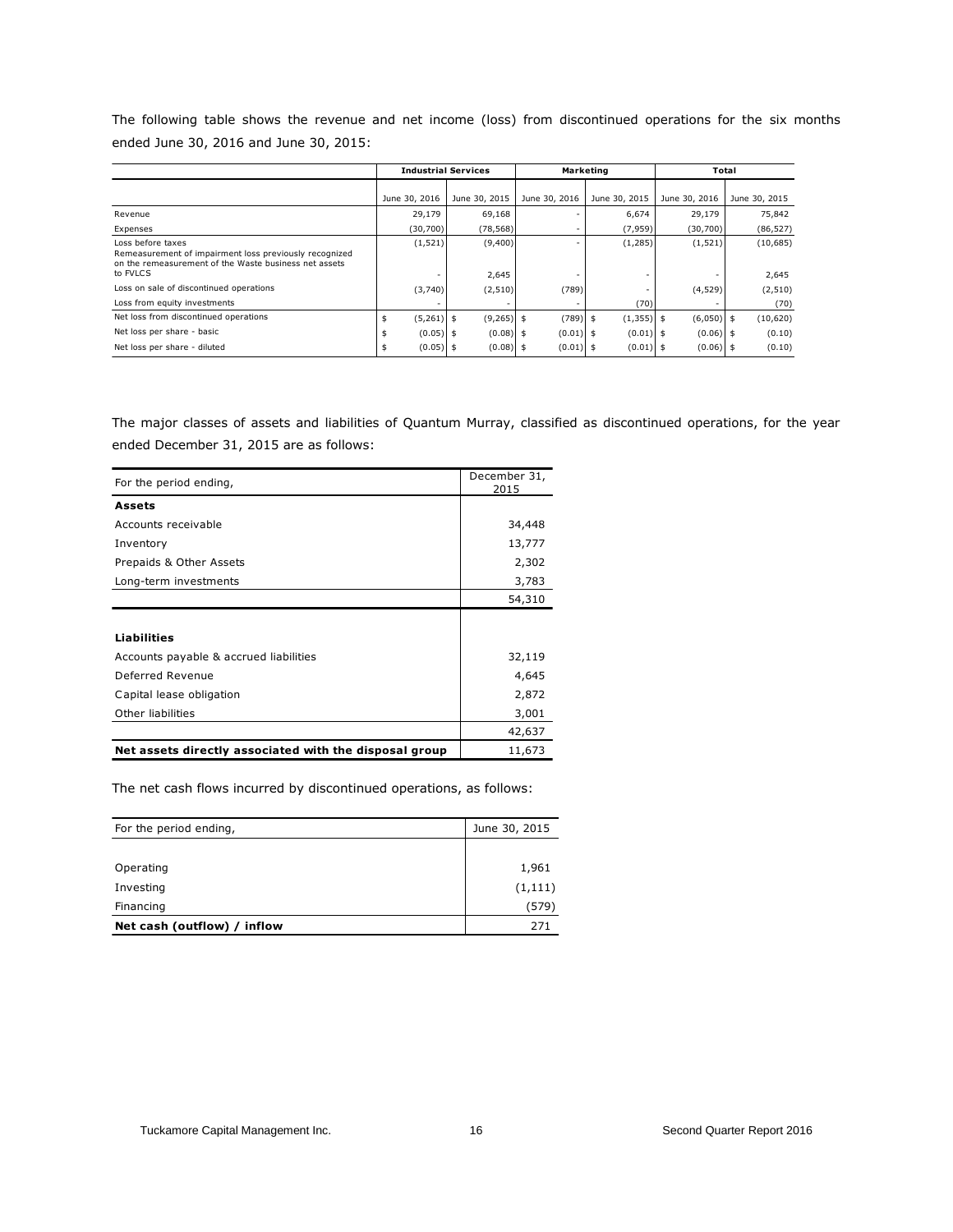## **LIQUIDITY AND CAPITAL RESOURCES**

## **CASH FLOW**

The following table summarizes the major consolidated cash flow components:

| Six months ended June 30,                       | 2016      | 2015     |
|-------------------------------------------------|-----------|----------|
| Cash provided by (used in) operating activities | 1.674     | (2, 252) |
| Cash provided by (used in) investing activities | 14.435    | (1,208)  |
| Cash used in financing activities               | (32, 879) | (7,632)  |
| Consolidated cash                               | 7.639     | 11.489   |

In March 2016, ClearStream entered an agreement for an ABL facility with a banking syndicate led by the Bank of Montreal. The purpose of the facility is to provide working capital funding for ClearStream. The amounts that can be drawn on this facility, to a maximum of \$60 million, are based on eligible accounts receivable balances. The Company is required to satisfy a fixed charge covenant ratio. As at June 30, 2016, no amounts were drawn on the ABL facility.

The Company's results have been temporarily affected by the forest fires which have had a devastating impact on the Fort McMurray area. ClearStream Energy Services ("ClearStream"), Tuckamore's principal operating subsidiary has had a presence in Fort McMurray for close to 30 years.

As a result of the fires, and the interim closure of many customers' facilities, ClearStream's business operations in the region were significantly impacted. We have discussed the disruptive events of the fires with our lenders and have agreed amendments with them to continue covenant compliance as a result of this one-time event. It is possible, however, that the resumption of our customers' operations will take longer than first expected. As a result of the forest fires and the impact of the continuing volatility in oil prices on ClearStream's business, the Company's forecast for the balance of the year indicates that there may be periods in which its fixed charge coverage ratio covenant in the ABL Facility is not met. Tuckamore is carefully monitoring its results and has some options to mitigate the risk of a covenant breach, including asset sales and further reductions to operating and capital expenditures. The Company believes it has a good relationship with its lenders and that, in the event that it concluded that a financial covenant would not be met, it could seek and receive further amendment to its covenants. While it cannot be guaranteed that such amendment will be required or requested, similarly there can be no guarantee that such amendment would be received from the Company's lenders or that the conditions of such an amendment could be fulfilled by the Company. In the event that an amendment was not received, the cross-default provisions in the senior secured debenture and convertible secured debenture would be triggered, requiring payment on demand. The possibility that a financial covenant may not be met results in a material uncertainty that may cast doubt on the Company's ability to continue as a going concern.

The Company is required to make permanent debt repayments of its senior secured debentures utilizing 75% of its excess cash flow from operations.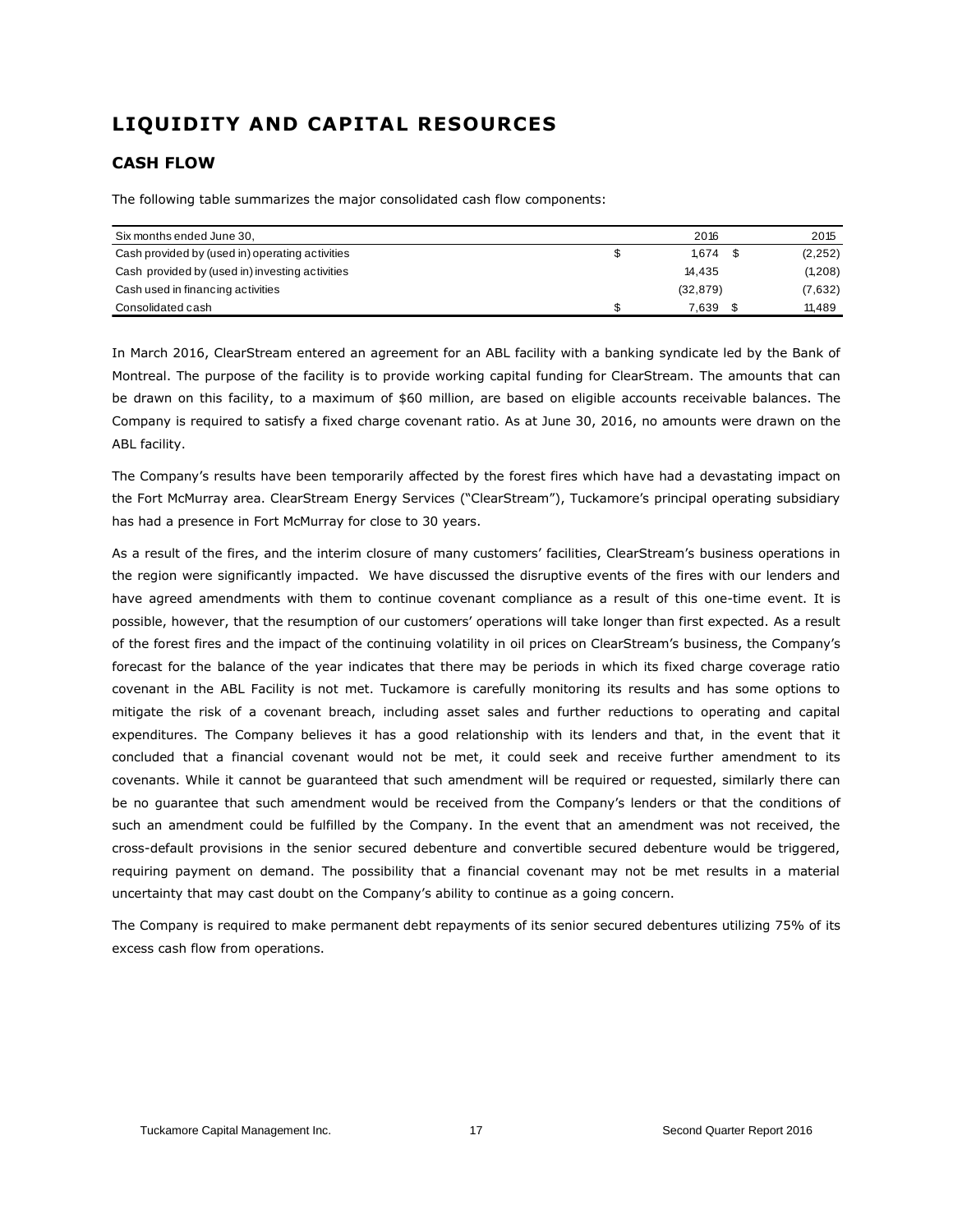## CASH PROVIDED BY OPERATING ACTIVITIES

The following table provides a break-down of cash provided by operations, changes in non-cash balances and cash from discontinued operations.

| Six months ended June 30,                                  | 2016              | 2015      |
|------------------------------------------------------------|-------------------|-----------|
| Cash used in continuing operations                         | \$<br>(12,965) \$ | (14, 120) |
| Changes in non-cash balances                               |                   |           |
| Accounts receivable                                        | 27,401            | 15,849    |
| Inventories                                                | (339)             | 3,527     |
| Prepaids and other current assets                          | (1, 813)          | (577)     |
| Accounts payable, accrued liabilities and deferred revenue | (10, 610)         | (8,892)   |
| Increase in cash due to changes in non-cash balances       | 14,639            | 9,907     |
| Cash provided by discontinued operations                   |                   | 1,961     |
| Cash provided by (used in) operating activities            | 1,674             | (2, 252)  |

## CASH USED IN INVESTING ACTIVITIES

Cash provided by investing activities totaled \$14,435 compared to \$1,208 of cash used in investing activities during the same period of the prior year. See table below for further details.

| Six months ended June 30,                                               | 2016   | 2015     |
|-------------------------------------------------------------------------|--------|----------|
| Purchase of property, plant and equipment, net of disposals             | (795)  | (1, 377) |
| Net proceeds on disposal of properly, plant & equipment                 | 455    | 980      |
| Purchase of software                                                    | (25)   |          |
| Proceeds on disposition of business                                     | 14.800 | 300      |
| Cash provided by (used in) investing activities - continuing operations | 14.435 | (97)     |
| Cash used in investing activities - discontinued operations             |        | (1, 111) |
| Cash provided by (used in) investing activities                         | 14.435 | (1,208)  |

### CASH USED IN FINANCING ACTIVITIES

Cash used in financing activities was \$32,879 for the six months ended June 30, 2016, compared to \$7,632 for the same period in the prior year.

| Six months ended June 30,                                                  | 2016        |   | 2015     |
|----------------------------------------------------------------------------|-------------|---|----------|
| Decrease in cash held in trust                                             | \$<br>3,400 | S |          |
| Proceeds from the issuance of the senior secured debentures                | 176,228     |   |          |
| Proceeds from the issuance of the convertible secured debentures           | 35,000      |   |          |
| Repayment of the senior credit facility                                    | (58, 735)   |   | (4, 184) |
| Repayment of the 8.00% secured debentures                                  | (176, 228)  |   |          |
| Refinancing fees (ABL Facility, senior and convertible secured debentures) | (9,925)     |   |          |
| Repayment of capital lease obligations                                     | (2,619)     |   | (2,869)  |
| Cash used in financing activities - continuing operations                  | (32,879)    |   | (7,053)  |
| Cash used in financing acitivities - discontinued operations               |             |   | (579)    |
| Cash used in financing activities                                          | (32,879) \$ |   | (7,632)  |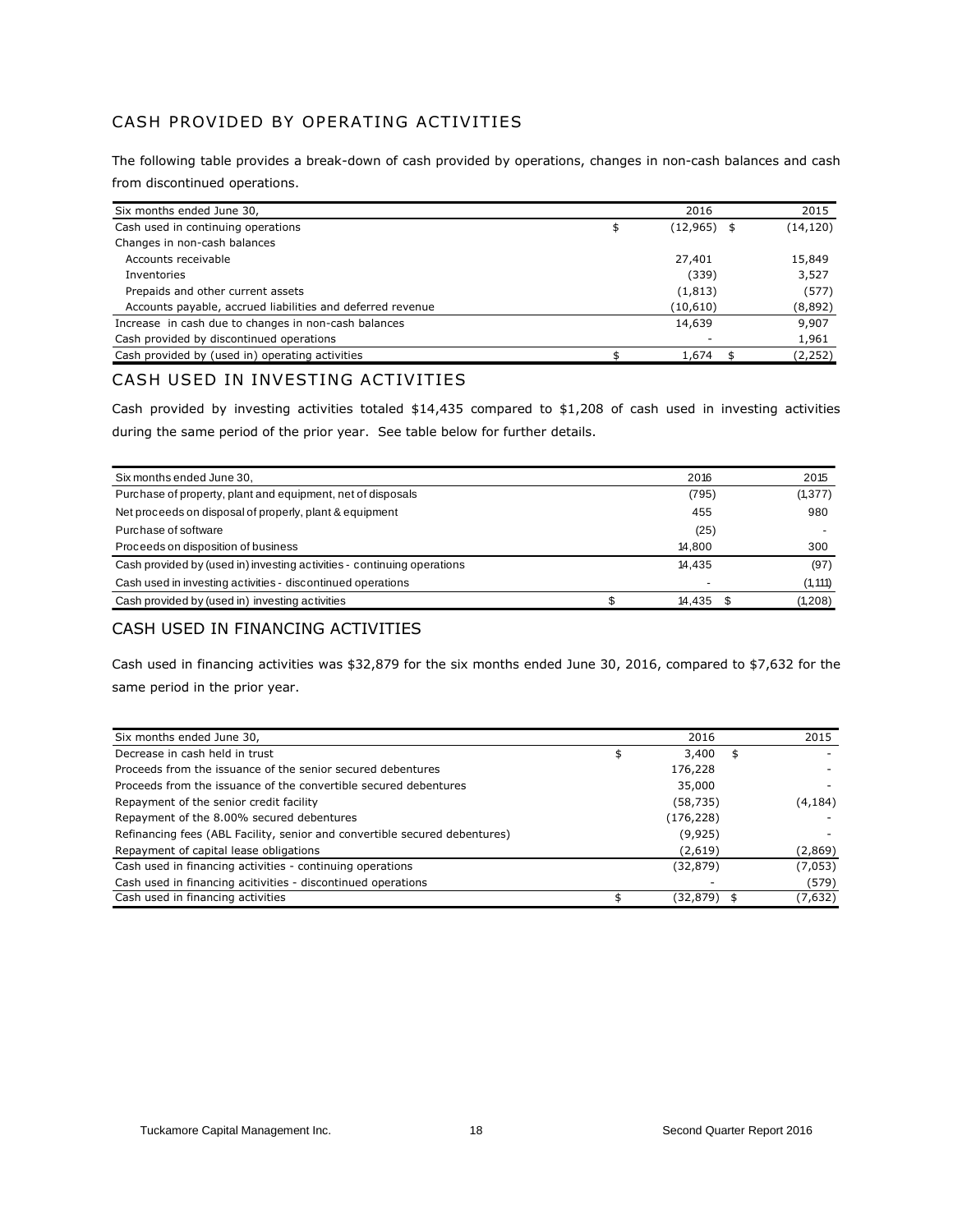#### **FINANCING**

#### SENIOR CREDIT FACILITY

#### *Senior Credit Agreement*

On March 9, 2012 Tuckamore completed an assignment to Bank of Montreal ("BMO") of its then existing senior secured credit agreement (as assigned, the "Senior Credit Agreement"). The Senior Credit Agreement had an interest rate, which ranged from prime plus 1.5% to prime plus 1.75%, and contained customary covenants which included financial covenants in respect of Tuckamore's interest coverage ratio, priority senior debt ratio and minimum EBITDA amount. At January 1, 2015 there was \$67,669 outstanding on the facility which had been amended to mature at December 31, 2015.

During the second quarter of 2015, Tuckamore repaid a total of \$4,184 of indebtedness under the Senior Credit Agreement. This was comprised of a payment on May 22, 2015 of \$2,184 on account of 75% of the excess cash flow from the first quarter of 2015 as well as a second payment of \$2,000 made on June 26, 2015, which was a voluntary repayment.

On June 26, 2015 Tuckamore reached an agreement with the lenders under the Senior Credit Agreement to amend certain financial covenants. The amended covenants included those relating to interest coverage ratio, priority senior debt ratio and the minimum EBITDA amount, and were in effect for all quarters, commencing with the quarter ended September 30, 2015 through to December 31, 2015. The total cost of the amendment was \$148.

During the third quarter of 2015 Tuckamore repaid a total of \$4,750 of indebtedness under the Senior Credit Agreement using aggregate net proceeds from the dispositions of IC Group and Gemma.

Advances outstanding under the Senior Credit Agreement as at December 31, 2015 totaled \$58,735. At that time, the entire balance of the Senior Credit Agreement was a revolving facility and was fully drawn at December 31, 2015.

On March 7, 2016, Tuckamore repaid a total of \$4,000 of indebtedness under the Senior Credit Agreement using the aggregate net proceeds received on the closing date for the sale of Gusgo. In addition to this, on March 16, 2016, Tuckamore made a voluntary permanent repayment on the Senior Credit Facility of \$2,250.

On March 23, 2016, the Company completely and permanently repaid all indebtedness outstanding under the Senior Credit Agreement through a combination of proceeds from asset sales, proceeds from the issuance of convertible debentures and cash on hand.

#### *ABL Facility*

On March 23, 2016 ClearStream Energy Holdings LP entered into an ABL Facility agreement with Bank of Montreal. The ABL Facility is a revolving facility providing for maximum borrowings of up to \$60,000 and carries a term of three years. An arrangement fee of \$510 was paid in connection with entering into the ABL Facility. The amount available to be drawn under the ABL Facility will vary from time to time, based upon a borrowing base determined with reference to the accounts receivable and inventory levels of ClearStream. The obligations under the ABL Facility are secured by, among other things, a first ranking lien on all of the existing and after acquired accounts receivable and inventories of the borrower and the other guarantors, being the Company and certain of its direct and indirect subsidiaries. The ABL Facility contains and provides for certain covenants, such as the maintenance of fixed charge coverage ratios, financial reporting and events of default as are customary in transactions of this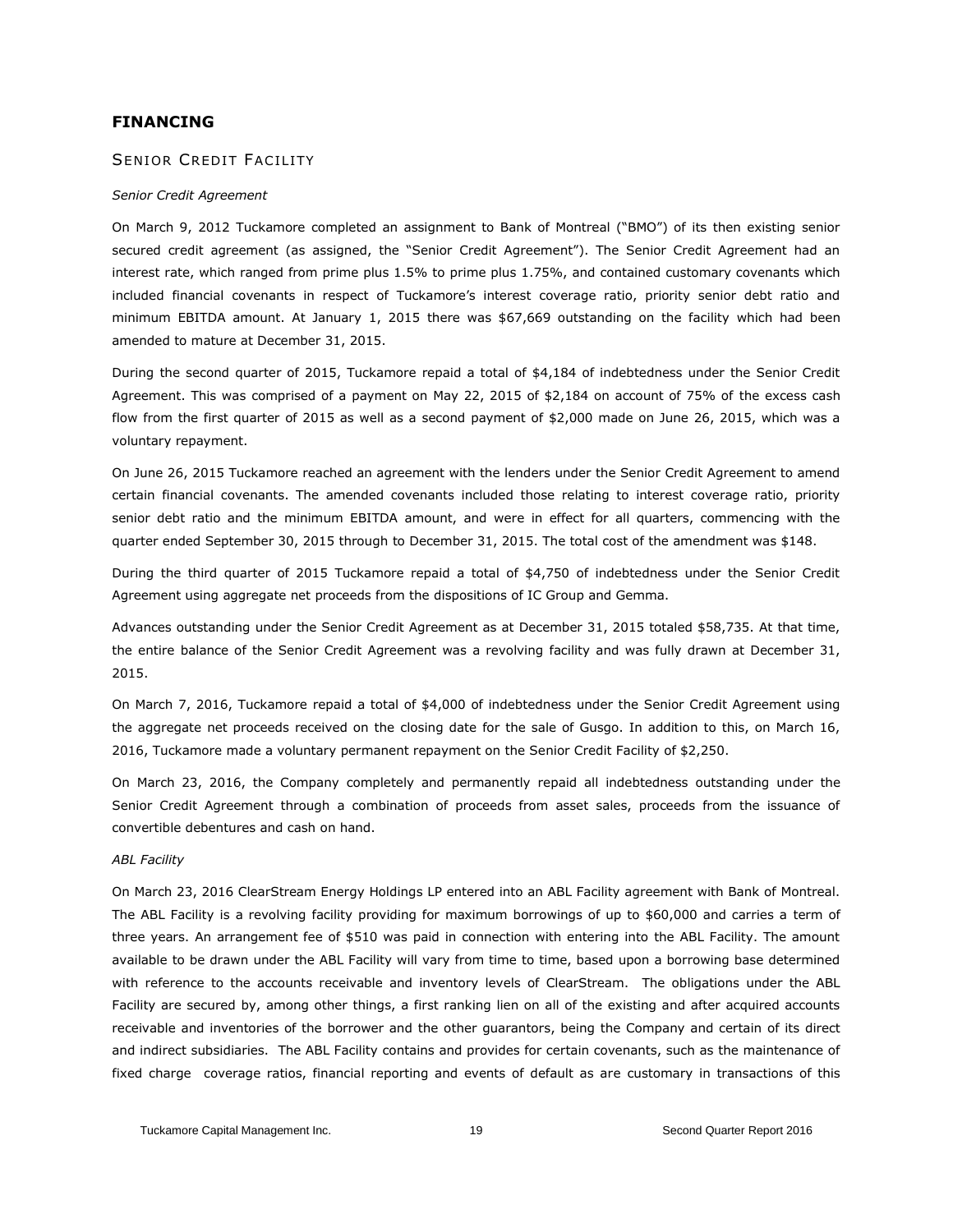nature. The interest rate on the ABL Facility is prime plus 2.5%, increasing to prime plus 4% if the ABL Facility is more than 50% drawn. As at June 30, 2016, there were no amounts drawn on the ABL Facility. The Company incurred \$1,582 in deferred financing fees associated with the ABL Facility. These costs are recorded in Other current assets on the balance sheet and will be amortized over the term of the facility.

On June 24, 2016 Tuckamore reached an agreement with the lenders under the ABL Facility to amend a financial covenant. The amendment was required in response to the short-term impact of the Fort McMurray wildfires on Tuckamore's financial results. The amended covenant is the Fixed Charge Coverage Ratio ("FCCR") and is in effect from July 1, 2016 to June 30, 2017. The total cost of the amendment was \$15. Tuckamore was in compliance with its financial covenants at June 30, 2016.

### SECURED DEBENTURES

#### *8% Secured Debentures*

The Company issued debentures designated as "8.00% Secured Debentures due 2016" (the "8.00% Secured Debentures") in an aggregate principal amount of \$176,228 pursuant to a secured trust indenture dated as of March 23, 2011 (as supplemented). The 8.00% Secured Debentures were listed on the Toronto Stock Exchange ("TSX") on the date of closing of March 23, 2011.

The maturity date of the 8.00% Secured Debentures was March 23, 2016. Subsequent to the financial year ended December 31, 2015, the Company called for redemption on March 21, 2016 of all outstanding Senior Secured Debentures which were to be redeemed together with the completion of the refinancing transactions and asset sales on the same date, however the completion of these transactions and the repayment in full of all outstanding principal and accrued interest on the 8.00% Secured Debentures was completed on March 23, 2016.

The 8.00% Secured Debentures accrued interest at the rate of 8.0% per annum, payable semi-annually in arrears on June 30 and December 31 in each year. Under the terms of the 8.00% Secured Debentures, Tuckamore had the option to repurchase any or all of the 8.00% Secured Debentures outstanding at any time and also the right to redeem in cash any or all 8.00% Secured Debentures outstanding at any time, in its sole discretion, and without bonus or penalty, provided all accrued interest is paid at redemption, and subject to any restrictions in the Senior Credit Agreement. The terms of the 8.00% Secured Debentures also required Tuckamore to redeem a portion of the 8.00% Secured Debentures in certain circumstances prior to the maturity thereof using proceeds from specified dispositions, issuances of equity instruments or from excess operating cash flow, as defined. The Company's obligations under the 8.00% Secured Debentures were secured with a security interest in substantially all of Tuckamore's assets, which was subordinated to similar security interests granted in connection with the Company's obligations under the Senior Credit Agreement or certain other debt incurred in the future by Tuckamore's subsidiaries.

#### *Senior Secured Debentures*

On March 23, 2016 the Company issued an aggregate of \$176,228 principal amount of Senior Secured Debentures to Canso on a private placement basis. The net proceeds of this issuance was used to completely repay the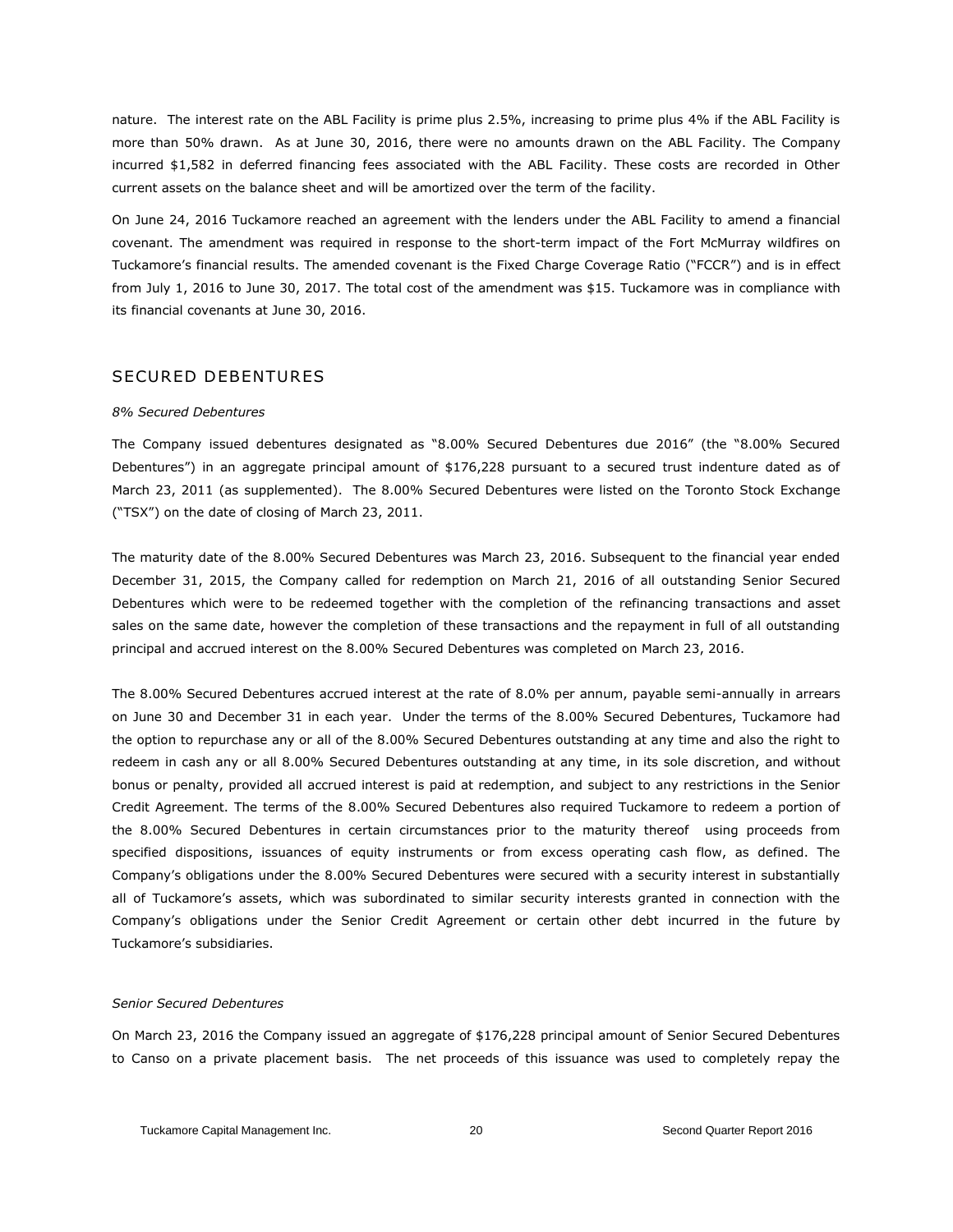principal amount outstanding under the 8.00% Secured Debentures which were repaid together with accrued interest, on the same date.

The Senior Secured Debentures bear interest at an annual rate of 8.00% payable semi-annually in arrears on June 30 and December 31 in each year. The maturity date of the Senior Secured Debentures is March 23, 2026. The 8.00% Secured Debentures are redeemable at the option of the Company and, in certain circumstances, are mandatorily redeemable. The Senior Secured Debentures are secured by first-ranking liens over all of the property of the Company and its guarantor subsidiaries, other than certain limited classes of collateral over which the Company has granted a prior-ranking lien in favour of the ABL Agent which secure the Company's obligations under the ABL Facility. The Senior Secured Debentures provide for certain events of default and covenants of the Company which are customary for transactions of this nature, including financial and reporting covenants and restrictive covenants limiting the ability of the Company and its subsidiaries to make certain distributions and dispositions, incur indebtedness, grant liens and limitations with respect to acquisitions, mergers, investments, non-arm's length transactions, reorganizations and hedging arrangements (subject to certain exceptions). The Company incurred \$4,821 in deferred financing fees associated with the Senior Secured Debentures. The principal balance is recorded net of these costs and will be accreted over the term of the Senior Secured Debentures.

#### *Convertible Secured Debentures*

Subsequent to the year ended December 31, 2015, on March 23, 2016 the Company issued an aggregate of \$25,000 principal amount of Convertible Secured Debentures to Canso on a private placement basis and an additional \$10,000 principal amount of Convertible Secured Debentures pursuant to the Rights Offering (described below). The net proceeds of this issuance, together with the proceeds of the Asset Sales, were used to completely repay the Company's indebtedness under the Senior Credit Agreement.

The Convertible Secured Debentures bear interest at an annual rate of 10.00% payable semi-annually in arrears on June 30 and December 31 in each year. The Company may elect to satisfy any interest payment obligation by issuing additional Convertible Secured Debentures which will be subject to the same terms and conditions as previously issued Convertible Secured Debentures. The maturity date of the Convertible Secured Debentures is March 23, 2026. The Company may redeem the Convertible Secured Debentures, in whole or in part from time to time, after March 23, 2021. The Convertible Secured Debentures are convertible into common shares of the Company at an initial conversion price of \$0.35 per common share (subject to adjustment in certain circumstances). The Convertible Secured Debentures are secured by liens over all of the property of the Company and its guarantor subsidiaries, other than property over which security has been granted in favour of the ABL Agent in respect of the ABL Facility. The security granted in connection with the Convertible Secured Debentures is subordinate to the security granted in connection with the Senior Secured Debentures. The Convertible Secured Debentures provide for events of default and covenants of the Company which are customary for transactions of this nature substantially similar to the events of default and covenants provided in respect of the Senior Secured Debentures. The Company incurred \$3,708 in deferred financing fees associated with the Convertible Secured Debentures. The principal balance is recorded net of these costs and will be accreted over the term of the Convertible Secured Debentures.

The Company uses the residual value method to allocate the principal amount of the convertible debentures between the liability and equity components. Under this method, the value of the equity component of \$7,272 was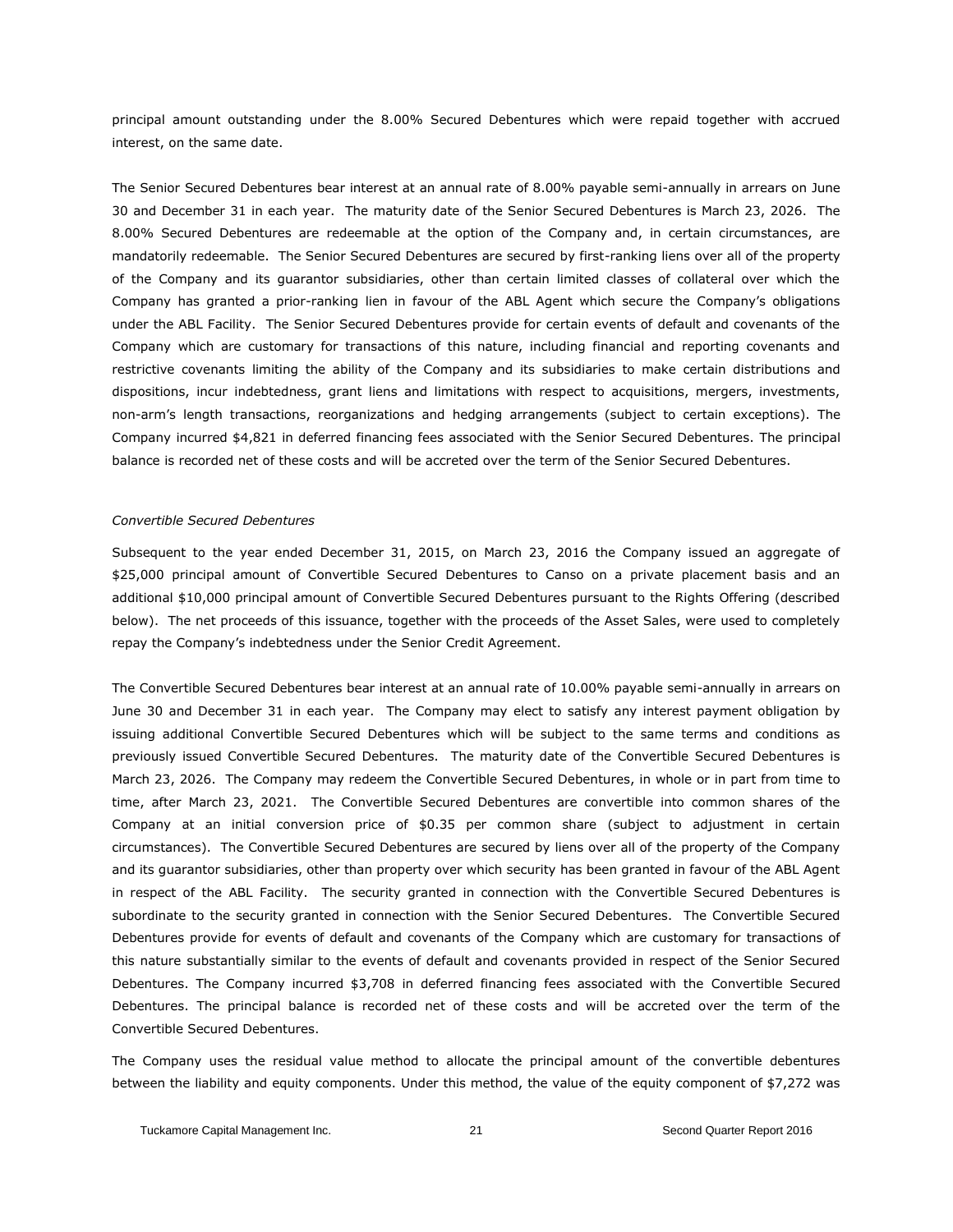determined by deducting the fair value of the liability component from the principal amount of the Convertible Secured Debentures. The fair value of the liability component of \$24,024 was computed as the present value of future principal and interest payments discounted at a rate of 15% per annum. Debenture issue costs of \$861 were allocated to the equity component.

#### *Rights Offering*

Pursuant to the Rights Offering, the Company offered to its shareholders of record as of February 18, 2016 transferable rights to purchase up to \$10,000 aggregate principal amount of Convertible Secured Debentures for the same amount in gross proceeds. Each such shareholder was entitled to one right for each common share held. Every 1,099.41241 rights entitled an eligible rights holder to purchase \$100 aggregate principal amount of Secured Convertible Debentures at a subscription price of \$100. The rights expired on March 17, 2016 and the Rights Offering, which was over-subscribed, closed on March 23, 2016, resulting in the issuance of:

- \$1,969,000 aggregate principal amount of Convertible Secured Debentures upon the exercise of the basic subscription privilege;and
- \$8,030,400 aggregate principal amount of Convertible Secured Debentures issued to over-subscribing purchasers on a pro-rata basis, pursuant to the additional subscription privilege.

### SOURCES OF FUNDING

Tuckamore will continue to look to reduce its debt leverage. The financing arrangements are designed to ensure that debt balances are reduced as quickly as possible. Consequently 75% of excess cash flow is required to retire the senior secured debentures.

ClearStream will utilize the Asset Backed Credit Facility to fund working capital requirements, primarily in the second and third quarters of each year. The services provided by ClearStream are labour intensive. Employees are remunerated every two weeks and clients typically pay invoices in 60 to 90 days. During peak business activity, for example the spring and fall shutdown maintenance programs at ClearStream, a higher number of employees are at customer sites, and this increases the need for working capital funding.

### WORKING CAPITAL

|                                           | June 30, 2016 | December 31, 2015 |
|-------------------------------------------|---------------|-------------------|
| Current assets                            | \$<br>65.044  | 110,463           |
| <b>Current liabilities</b>                | 26,030        | 269,610           |
| Working capital - continuing operations   | 39.014        | (159, 147)        |
| Working capital - discontinued operations | -             | 11,673            |
| Total working capital                     | 39.014        | (147,474)         |

The significant increase in working capital from December 31, 2015 to June 30, 2016 is primarily related to the Company's successfully refinancing of its senior credit facility and 8.00% secured debentures which matured March 23, 2016.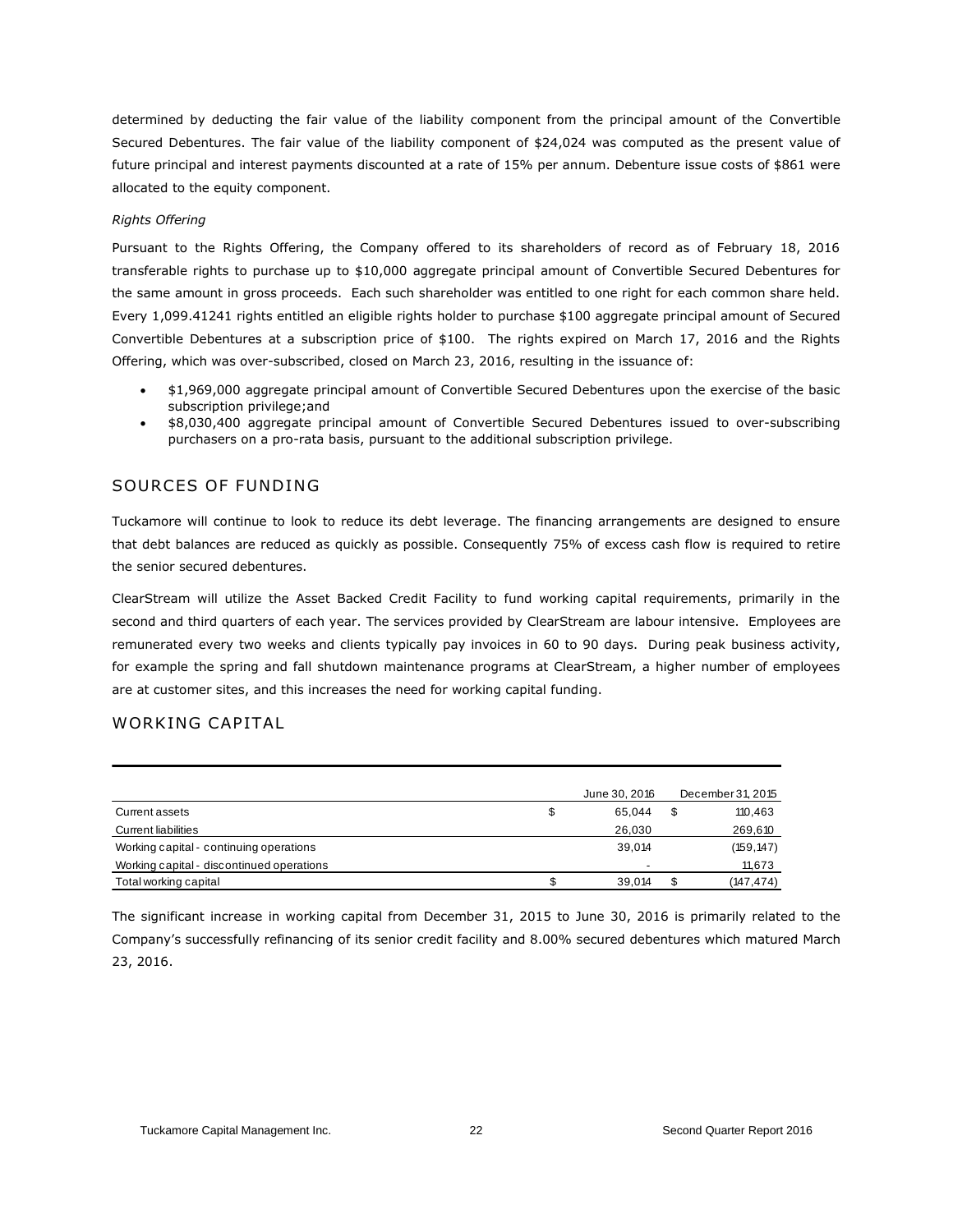## CAPITAL EXPENDITURES

The following table shows capital expenditures and finance lease payments by segment for continuing operations.

| Six months ended June 30, 2016 | Maintenance and<br>Construction | Fabrication, Wear<br>& Transportation | Corporate                      | Eliminations             | Total       |
|--------------------------------|---------------------------------|---------------------------------------|--------------------------------|--------------------------|-------------|
| Capital expenditures           | \$<br>182                       | \$<br>680                             | \$<br>$\overline{\phantom{a}}$ | \$<br>(67)               | \$<br>795   |
| Finance lease repayments       | 1,538                           | 952                                   | 129                            | $\overline{\phantom{a}}$ | \$<br>2,619 |
| Total capital expenditures     | \$<br>1,720                     | \$<br>1,632                           | \$<br>129                      | \$<br>(67)               | \$<br>3,414 |
|                                |                                 |                                       |                                |                          |             |
|                                | Maintenance and                 | Fabrication, Wear                     |                                |                          |             |
| Six months ended June 30, 2015 | Construction                    | & Transportation                      | Corporate                      | Eliminations             | Total       |
| Capital expenditures           | \$<br>835                       | \$<br>$520$ \$                        | $22 \quad$ \$                  | $\overline{\phantom{a}}$ | \$<br>1,377 |
| Finance lease repayments       | 1,950                           | 843                                   | 76                             | $\sim$                   | \$<br>2,869 |
| Total capital expenditures     | \$<br>2,785                     | \$<br>1,363                           | \$<br>98                       | \$<br>-                  | \$<br>4,246 |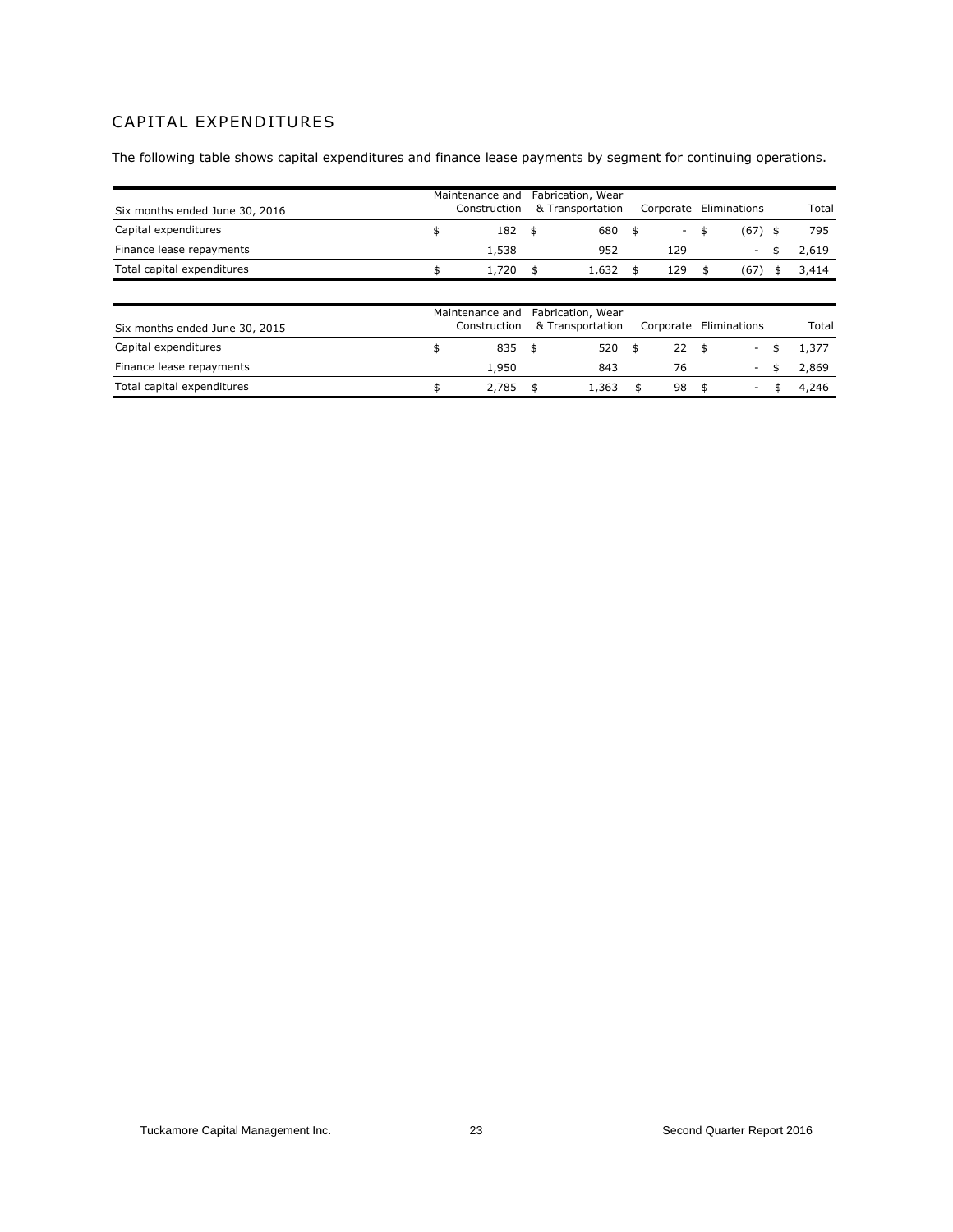## **CRITICAL ACCOUNTING POLICIES AND ESTIMATES**

Tuckamore prepares its consolidated financial statements in accordance with IFRS. The preparation of the consolidated financial statements in conformity with IFRS requires management to make estimates and assumptions that affect the reported amounts of assets and liabilities, disclosures of contingent assets and liabilities, and the reported amounts of revenues and expenses for the period of the consolidated financial statements. Significant accounting policies and methods used in the preparation of the consolidated financial statements are described in note 1 in the December 31, 2015 consolidated financial statements. Tuckamore and the Operating Partnerships evaluate their estimates and assumptions on a regular basis, based on historical experience and other relevant factors. Included in the consolidated financial statements are estimates used in determining allowance for doubtful accounts, inventory valuation, the useful lives of property, plant and equipment and intangible assets, revenue recognition and other matters. Actual results could differ from those estimates and assumptions.

The assessment of goodwill and intangible assets for impairment requires the use of judgments, assumptions and estimates. Due to the material nature of these factors, they are discussed here in greater detail.

### GOODWILL AND INTANGIBLE ASSETS

Goodwill is the residual amount that results when the purchase price of an acquired business exceeds the sum of the amounts allocated to the assets acquired, less liabilities assumed, based on their fair values. When Tuckamore enters into a business combination, the acquisition method of accounting is used. Goodwill is assigned as of the date of the business combination to cash-generating units or groups of cash-generating units that are expected to benefit from the business combination. Goodwill is not amortized and is tested for impairment annually, or more frequently, if events or changes in circumstances indicate that the asset might be impaired. The book value of goodwill was \$22,288 at June 30, 2016 (December 31, 2015 - \$30,988).

Intangible assets acquired individually or as part of a group of other assets are recognized and measured at cost. Intangible assets acquired in a transaction, including those acquired in business combinations, are recorded at their fair value. Intangible assets with determinable useful lives, such as customer relationships and contracts, are amortized over their useful lives and are tested for impairment when there is an indicator of impairment. Intangible assets having an indefinite life, such as brands, are not amortized but instead are tested for impairment on an annual or more frequent basis. The net book value of intangible assets was \$17,127 at June 30, 2016 (December 31, 2015- \$18,904).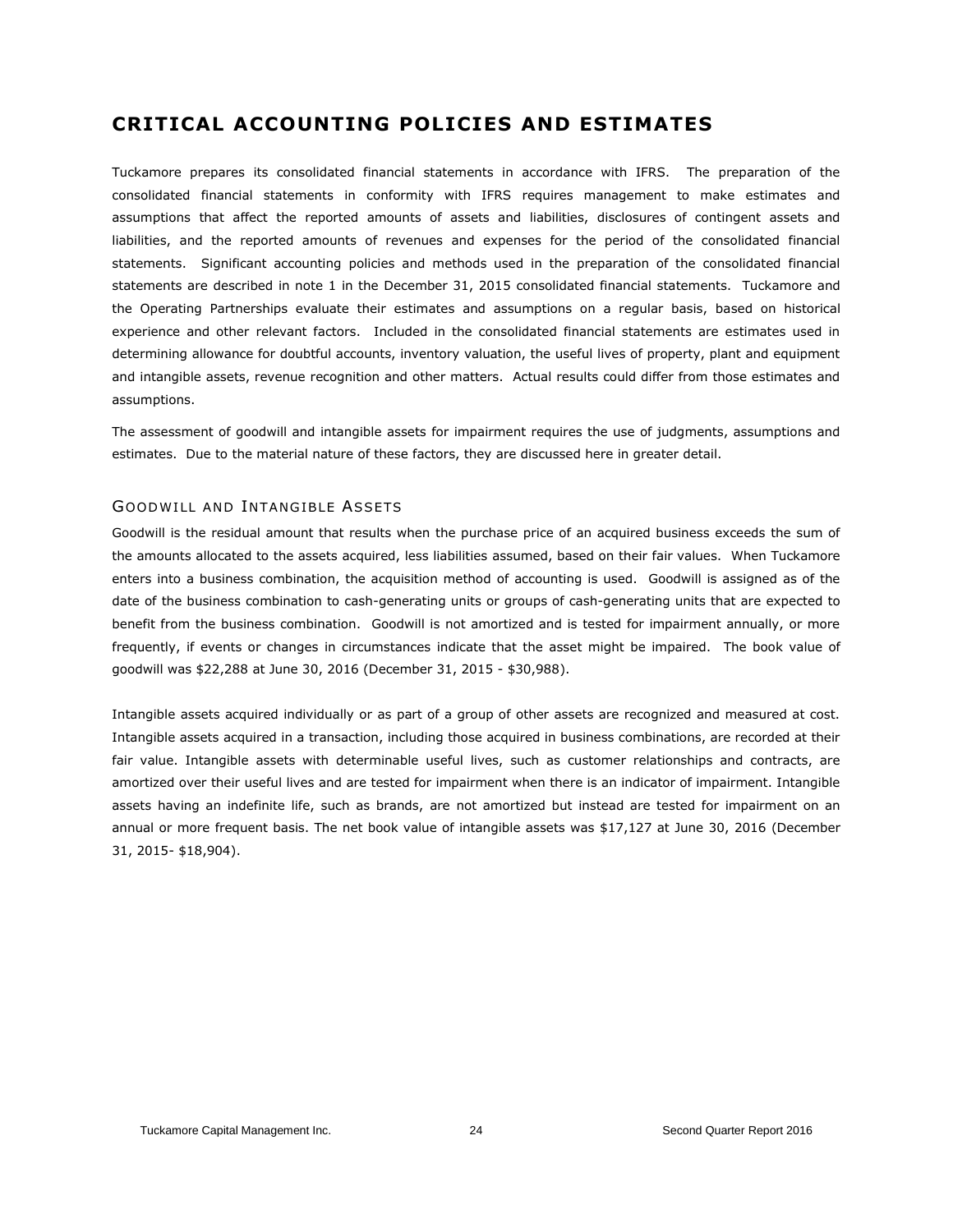#### LONG-TERM INVESTMENTS

Investments in joint ventures and associates over which Tuckamore is able to exercise significant influence are accounted for using the equity method. Under the equity method, the original cost of the investment is adjusted for Tuckamore's share of post-acquisition earnings or losses, less distributions in the case of investments in partnerships and dividends in the case of investments in companies. Investments are written down when there is evidence that a decline in value has occurred. Tuckamore reviews all of its investments for possible impairment on an annual basis, or more frequently if there is an event which in the view of management would trigger an earlier review. Prior to their dispositions, long term investments included Tuckamore's investments in Titan, IC Group, Gusgo, and Rlogistics.

#### DEFERRED TAXES

Tuckamore has computed deferred income taxes based on temporary differences that are expected to reverse after June 30, 2016. In general, there are no material differences in the values for operating assets and liabilities such as accounts receivable, inventory and trade payables for the Operating Partnerships. There are, however, differences, for example between the carrying values of definite life intangibles (e.g. customer contracts) and indefinite life intangibles (e.g. brands) that arise as part of Tuckamore's accounting for its investments. As one example, under IFRS, Tuckamore records intangible assets related to acquisitions and these assets typically have a lesser value for tax purposes depending on the manner in which the acquisition was structured. In this case, a deferred tax liability would be recorded for the difference. If Tuckamore was to divest an investment for an amount that is greater than the tax carrying value this would give rise to a taxable income because the proceeds would be greater than the tax value of the assets.

At June 30, 2016 Tuckamore has calculated deferred taxes using the applicable estimated tax rate of approximately 26.9%. Tuckamore has not recorded a deferred tax asset on the balance sheet.

The recognition of a deferred tax expense or recovery has no impact on cash generated by operating activities.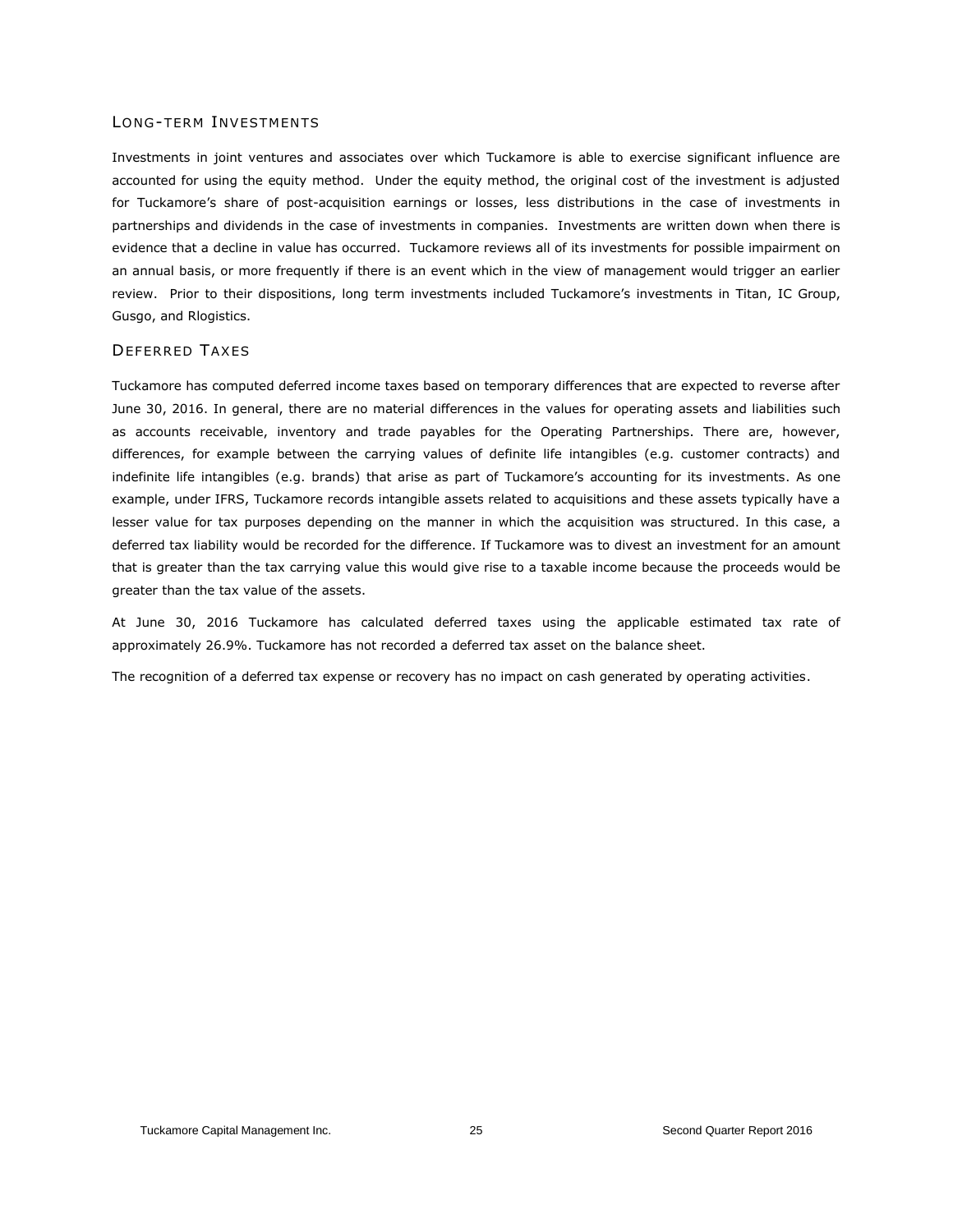## **ADDITIONAL INFORMATION**

### **NEW STANDARD S, INTERPRETAT ION S AND AMENDMENT S ADOPTED BY THE COMPANY**

The accounting policies adopted in the preparation of the interim consolidated financial statements are consistent with those followed in the Company's annual consolidated financial statements for the year ended December 31, 2015, except for the adoption of the new standards and interpretations effective as of January 1, 2015.

The nature and the impact of each new standard or amendment is described as below:

*International Accounting Standards 1, Presentation of Financial Statements – IAS 1*

The amendments to [IAS 1 Presentation of Financial Statements](http://gaait-aa.ey.net/Document.aspx?gotoString=IAS%201&ProductId=115&IsTreeForTesting=False) clarify, rather than significantly change, existing IAS requirements.

The amendments clarify:

- The materiality requirements in IAS 1
- That specific line items in the statement(s) of profit or loss and OCI and the statement of financial position may be disaggregated
- That entities have flexibility as to the order in which they present the notes to financial statements
- That the share of OCI of associates and joint ventures accounted for using the equity method must be presented in aggregate as a single line item, and classified between those items that will or will not be subsequently reclassified to profit or loss

Furthermore, the amendments clarify the requirements that apply when additional subtotals are presented in the statement of financial position and the statement(s) of profit or loss and OCI. The amendments require that subtotals be comprised only of amounts recognized and measured in accordance with IFRS, that they be presented and labelled clearly, be consistent between periods, and that they are not displayed with more prominence than the required subtotals and totals.

These amendments are intended to assist entities in applying judgement when meeting the presentation and disclosure requirements in IFRS, and do not affect recognition and measurement. The company has reviewed the amendments to IAS 1 and noted that the interim consolidated financial statements are consistent with the clarifications / amendments made to IAS 1.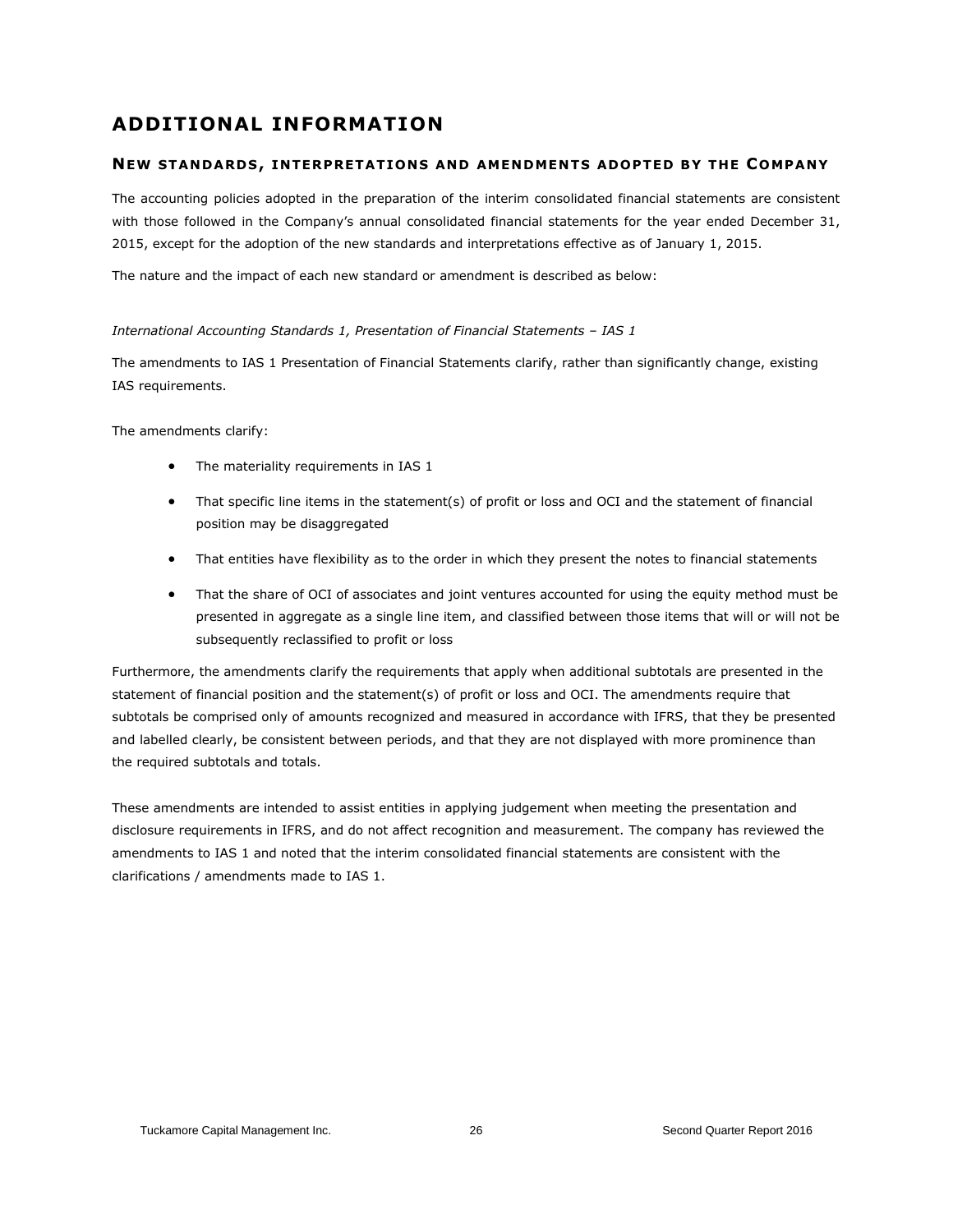#### **NEW STANDARDS AND INTERPRETATIONS NOT YET ADOPTED**

A number of new standards, amendments to standards and interpretations were not yet effective as at January 1, 2016 and have not been applied in preparing the consolidated financial statements. Tuckamore's intention is to adopt the standards when they become effective.

The following is a brief summary of the new standards:

#### *International Financial Reporting Standard 9, Financial Instruments – IFRS 9*

IFRS 9, Financial Instruments introduces new requirements for the classification and measurement of financial instruments, a new expected-loss impairment model that will require more timely recognition of expected credit losses and a substantially reformed model for hedge accounting, with enhanced disclosures about risk management activity. IFRS 9 also removes the volatility in profit or loss that was caused by changes in an entity's own credit risk for liabilities elected to be measured at fair value. IFRS 9 is effective for annual periods beginning on or after January 1, 2018. Earlier adoption is permitted. The Company has not yet begun the process of evaluating the impact of this standard on its interim consolidated financial statements.

#### *International Financial Reporting Standard 15, Revenue from Contracts with Customers - IFRS 15*

IFRS 15, Revenue from Contracts with Customers was issued in May 2014, which will replace IAS 11, Construction Contracts, IAS 18 Revenue Recognition, IFRIC 13, Customer Loyalty Programmes, IFRIC 15, Agreements for the Construction of Real Estate, IFRIC 18, Transfers of Assets from Customers, and Standard Interpretations Committee ("SIC") – 31, Revenue – Barter Transactions Involving Advertising Services. IFRS 15 provides a single, principles-based five-step model that will apply to all contracts with customers with limited exceptions. In addition to the five-step model, the standard specifies how to account for the incremental costs of obtaining a contract and the costs directly related to fulfilling a contract. The incremental costs of obtaining a contract must be recognized as an asset if the entity expects to recover these costs. The standard's requirements will also apply to the recognition and measurement of gains and losses on the sale of some non-financial assets that are not an output of the entity's ordinary activities. IFRS 15 was originally required for annual periods beginning on or after January 1, 2017. On April 28, 2015, the IASB agreed to publish an exposure draft proposing a one-year deferral of the effective date of the revenue standard to January 1, 2018. Earlier adoption is permitted. The Company has not yet begun the process of evaluating the impact of this standard on its audited consolidated financial statements.

#### *International Financial Reporting Standard 16, Leases – IFRS 16*

In January 2016, the IASB issued IFRS 16 - Leases, which requires lessees to recognize assets and liabilities for most leases. For lessors, there is little change to the existing accounting in IAS 17 - Leases.

The new standard is effective for annual periods beginning on or after January 1, 2019, with early adoption permitted provided the new revenue standard, IFRS 15 - Revenue from Contracts with Customers, has been applied, or is applied at the same date. The Company is currently assessing the impact of adopting this interpretation on its consolidated financial statements.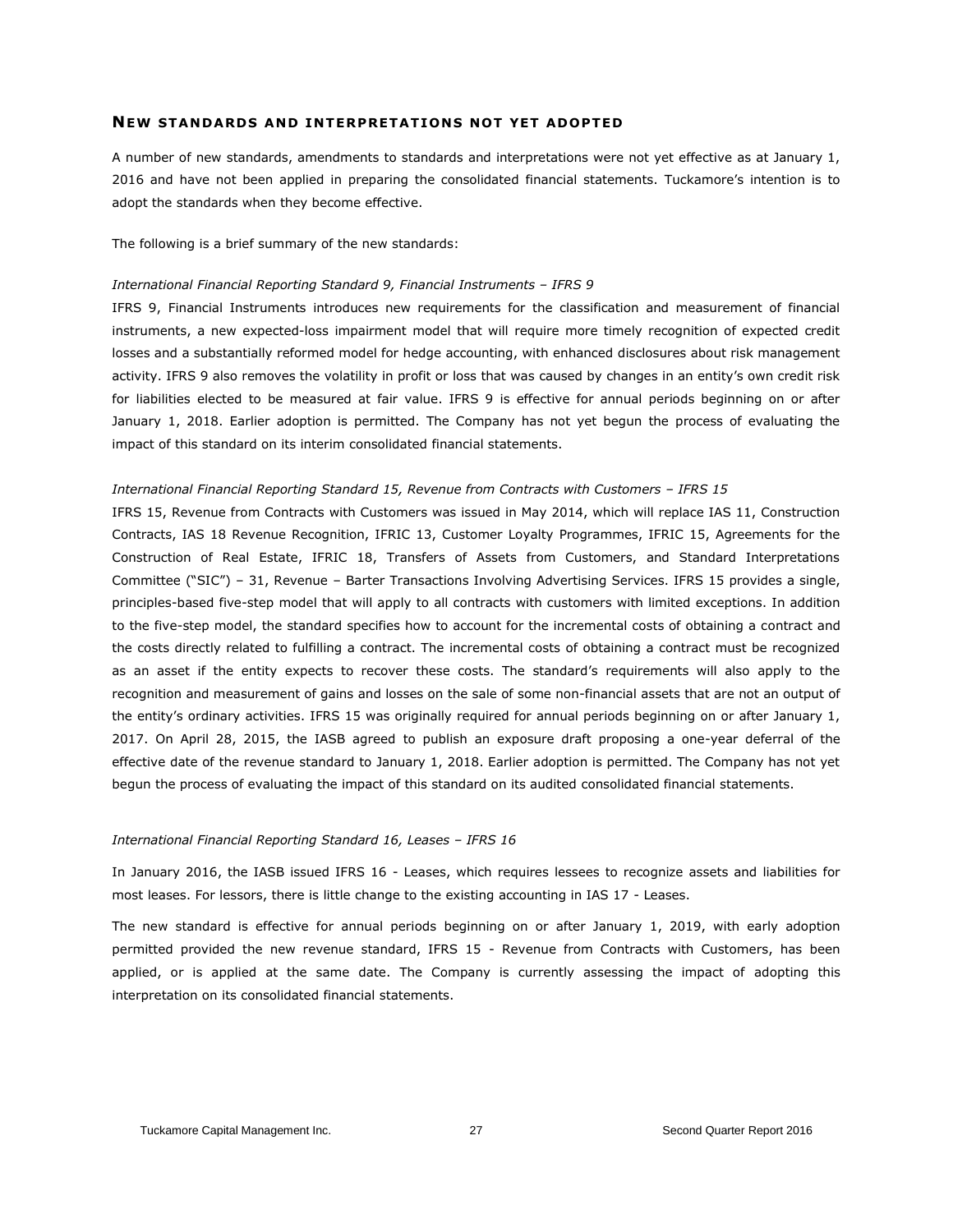|                             | 2016           | 2016         | 2015         | 2015          | 2015          | 2015           | 2014          | 2014          |
|-----------------------------|----------------|--------------|--------------|---------------|---------------|----------------|---------------|---------------|
|                             | Q <sub>2</sub> | Q1           | Q4           | Q3            | Q2            | Q <sub>1</sub> | Q4            | Q3            |
|                             |                |              | Restated     | Restated      | Restated      | Restated       | Restated      | Restated      |
| Revenues                    | \$<br>61,335   | \$<br>68.640 | \$<br>88,956 | \$<br>116,662 | \$<br>118.536 | \$<br>91,968   | \$<br>140.715 | \$<br>145,741 |
| Gross Margin                | 5,465          | 5,316        | 8,108        | 17,920        | 14,928        | 11,733         | 17,073        | 17,148        |
| Gross Margin %              | 8.9%           | 7.7%         | 9.1%         | 15.4%         | 12.6%         | 12.8%          | 12.1%         | 11.8%         |
| Net (loss) income from      |                |              |              |               |               |                |               |               |
| continuing operations       | (5,391)        | (16,092)     | (68, 637)    | 4,227         | 1,510         | (1,580)        | 2,505         | (1, 177)      |
| Net (loss) income           | (6,716)        | (20, 817)    | (107, 848)   | (6,350)       | (6,274)       | (4, 416)       | (17, 217)     | (2, 975)      |
|                             |                |              |              |               |               |                |               |               |
| Income (loss) per unit from |                |              |              |               |               |                |               |               |
| continuing operations       | (0.05)         | (0.15)       | (0.63)       | 0.04          | 0.01          | (0.01)         | 0.02          | (0.01)        |
| Income (loss) per unit      | (0.06)         | (0.19)       | (0.98)       | (0.06)        | (0.06)        | (0.04)         | (0.16)        | (0.03)        |

## **SUMMA RY OF QUARTE RL Y RE SULT S – (\$000S EXCEPT UN IT AMOUNT S)**

1<br>Please note that some of the figures above have been restated from those published in previous periods to categorize certain expenses previously classified as selling,general and administrative to cost of revenues. This change enhances the comparability of the Company's financial results with that of its competitors and more accurately reflects the function of the relevant expenses. Please refer to the consolidated interim financial statements for the<br>three month periods ended June 30, 2016 and June 30, 2015 for more i

Revenues at ClearStream are somewhat seasonal. Typically there are scheduled shutdown turnaround projects in the spring and fall which increases revenues over and above the standard maintenance and operational support services.

Gross margin percentage fluctuations by quarter are usually a function of revenue mix. Notwithstanding this, the first quarter of each year will usually show lower gross margin percentages as the employer portion of payroll benefit costs will not be maximized until later in the year.

The gross margin reductions experienced in Q4 2015 to Q2 2016 are reflective of a decrease in business volumes and price reductions granted to customers as a result of the impact of decreased oil prices on ClearStream's business. In addition to this, ClearStream's revenue was negatively impacted in Q2 2016 as a result of the impact of the Fort McMurray wildfires on ClearStream's business. ClearStream has some fixed indirect costs and as such as reduction in revenues result in a reduction in gross margins.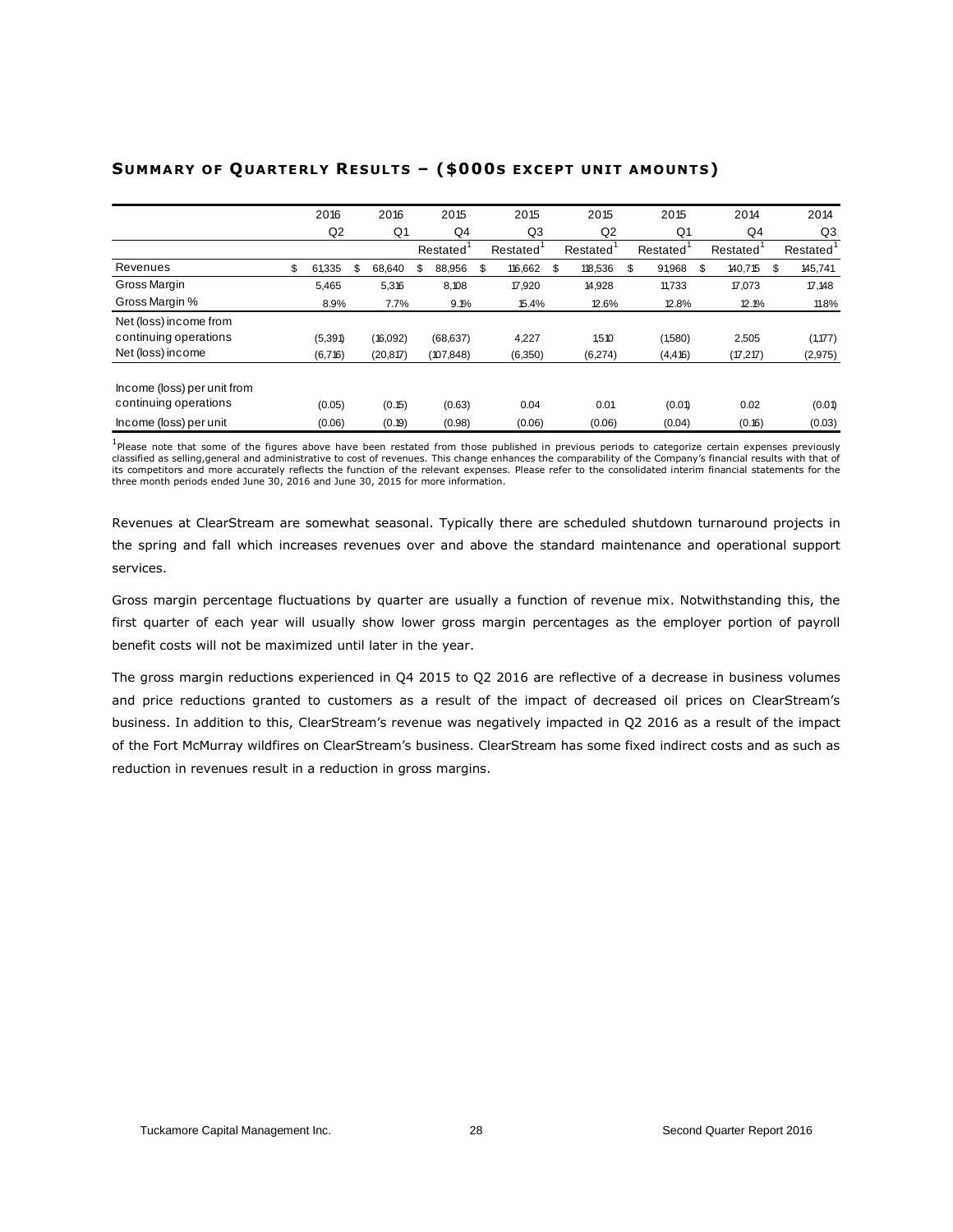#### **CONT INGEN C IE S**

Tuckamore is subject to claims and litigation proceedings arising in the normal course of operations. These contingencies are provided for when they are likely to occur and can be reasonably estimated. Management believes that these claims are without merit and as such they are being rigorously defended.

A statement of claim has been filed by a seller of a minority position in a subsidiary of Tuckamore in connection with the calculation of income as related to a promissory note forming part of the transaction. The claim is being defended and management feels the claim is without merit. The Company has also made a counterclaim.

In March 2015, the Company was advised by Brompton Corp. ("Brompton") that Brompton has received notices of reassessment from the Canada Revenue Agency (the "CRA") in which the CRA has denied the deduction to Brompton of certain non-capital losses and other tax attributes in computing Brompton's income for the 2010 to 2014 taxation years. Brompton is seeking indemnification in the amount of \$4,099 (which includes interest) and costs from Tuckamore Holdings LP, representing approximately 40% of its taxes, losses or costs, pursuant to certain agreements entered into by Tuckamore Holdings LP prior to the sale of its interest in Brompton.

Tuckamore previously announced, in September 2014, that it had been notified by Brompton that in the event that Brompton is subject to taxes assessed by CRA or incurs losses or costs associated with the CRA's review, it would be seeking indemnification for approximately 40% of these taxes, losses or costs pursuant to agreements entered into by Tuckamore Holdings LP. Tuckamore Holdings LP, a wholly-owned subsidiary of Tuckamore, previously held approximately 40% of the outstanding equity of Brompton. Tuckamore Holdings LP sold its Class A shares in Brompton in September 2011.

On June 12, 2015, Brompton served Tuckamore and certain of its affiliates with a Statement of Claim seeking among other things, indemnification in the amount of 40% of the CRA's notices of reassessment for the 2010-2012 taxation years. On July 13, 2015, Tuckamore and its affiliates served their Statement of Defence denying Brompton's allegations and relying on, among other things, a corresponding warranty and indemnity provided by Brompton to Tuckamore. Brompton has brought a motion for summary judgment, which will be heard in the summer of 2016. The Company has not provided for any amount with respect to this matter in its consolidated interim financial statements for the period ended June 30, 2016.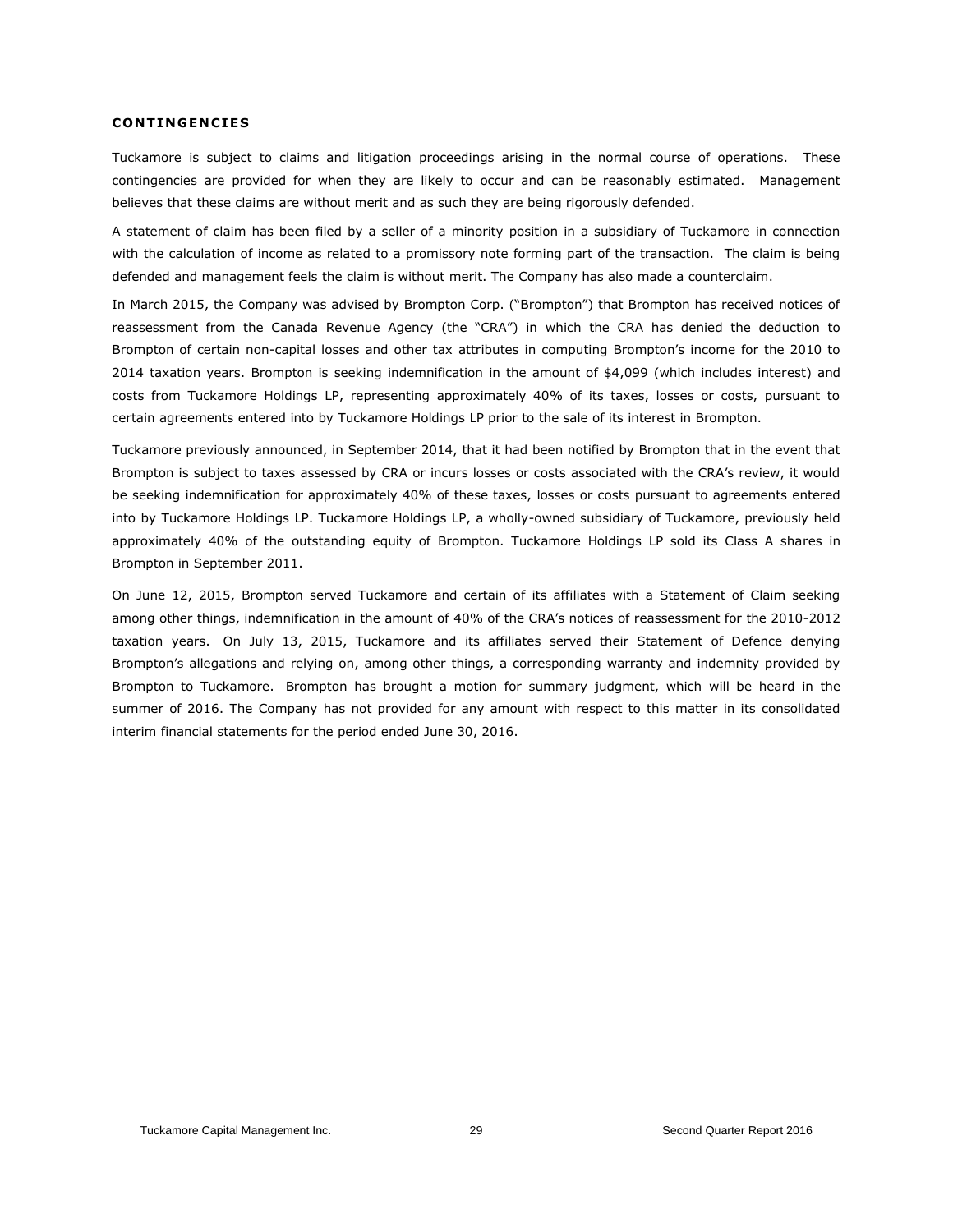## **TRANSACT IONS W ITH RELATED PART IES**

#### **OWNERSHIP**

As of June 30, 2016, directors, officers and employees beneficially hold an aggregate of 15,856,459 common shares or 14.4% on a fully diluted basis.

#### TRANSACTIONS

Tuckamore provides funding to the Operating Partnerships to fund working capital requirements. Advances bear interest at the rate of prime plus one percent, are unsecured and are due on demand.

Loss from discontinued operations include \$nil and \$191 of rent expense paid to related parties of Gusgo for the three and six month period ended June 30, 2016 (2015 - \$209 and \$418).

Interest charged to joint venture Operating Partners on advances was \$nil and \$59 for the three and six months ended June 30, 2016 (June 30, 2015 - \$64 and \$129).

Two operating leases for property, with quarterly rents of \$78 and \$75 (2015- \$78 and \$75) are with landlords in which an executive of Tuckamore holds a indirect minority interest.

These transactions occurred in the normal course of business and are recorded at the exchange amount, which is the amount of consideration established and agreed to between the parties.

## **SHARE CAPITAL**

The authorized share capital of the Company consists of: (i) an unlimited number of common shares, and (ii) preferred shares issuable in series to be limited in number to an amount equal to not more than one half of the issued and outstanding common shares at the time of issuance of such preferred shares. As of the date hereof, there were 109,941,241 common shares issued and outstanding and nil preferred shares issued and outstanding.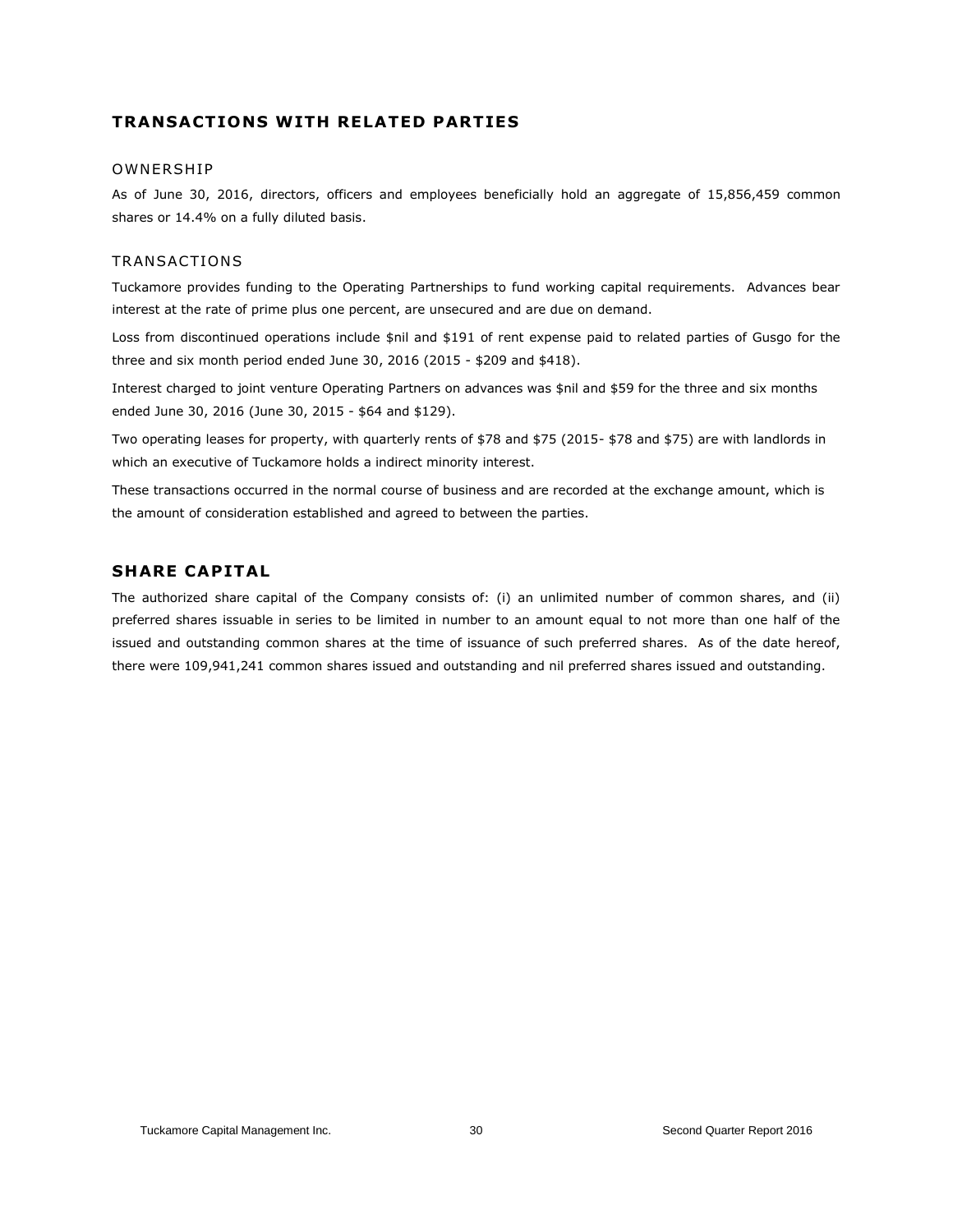## **THIRD QUARTER 2016 OUTLOOK**

Financial results for the third quarter of 2016 are expected to improve relative to the second quarter due largely to the reduced financial impact caused by the Fort McMurray fires. Although operations in the third quarter will be affected by the fires, the impact will be less pronounced as the Company and its customers begin to return to prefire levels.

Third quarter results are also expected to benefit from an increased customer base achieved during the second quarter, in particular for maintenance and transportation services. ClearStream continues to focus on retaining existing customers and adding new customers, and this focus will continue during the third quarter of 2016.

Despite the expected sequential financial improvements, challenging operating conditions are expected to persist during the third quarter as customers continue to defer maintenance and construction projects into 2017 due to low commodity prices. As a result, year-over-year financial results are expected to be lower compared to 2015. The company continues to respond to these challenging conditions through cost cutting initiatives. Measures taken during the second quarter and over the past twelve months are expected to result in year-over-year fixed cost reductions for the third quarter of 2016.

## **RISK FACTORS**

There are no updates to Tuckamore's risk factors. For further discussion, refer to Tuckamore's MD&A or AIF dated March 28, 2016 for the year ended December 31, 2015.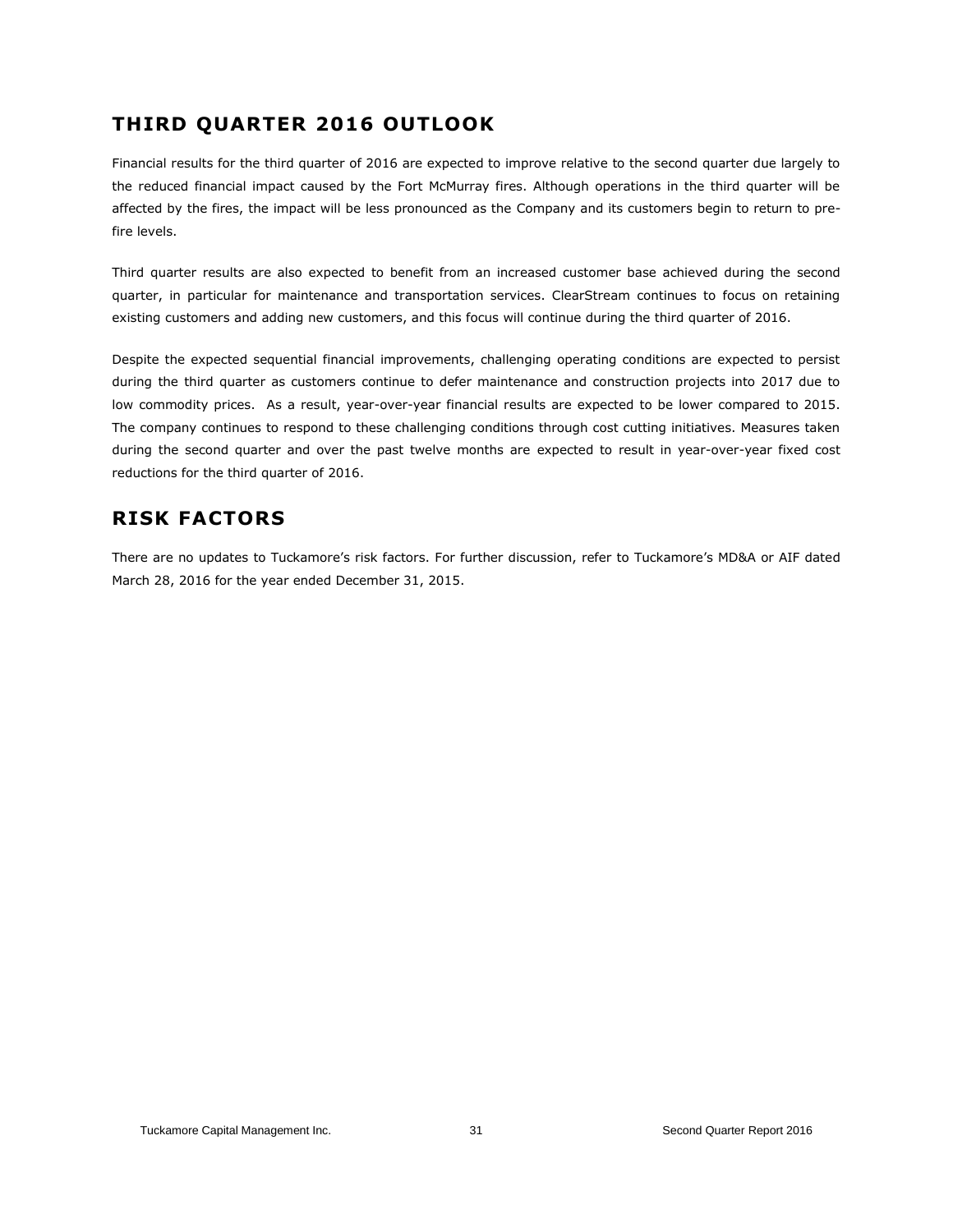## **DISCLOSURE CONTROLS & PROCEDURES AND INTERNAL CONTROL OVER FINANCIAL REPORTING**

#### DISCLOSURE CONTROLS AND PROCEDURES

National Instrument 51-109, "Certification of Disclosure in Issuers' Annual and Interim Filings" ("NI 51-109"), issued by the CSA requires CEOs and CFOs to certify that they are responsible for establishing and maintaining the disclosure controls and procedures for the issuer, that disclosure controls and procedures have been designed to provide reasonable assurance that material information relating to the issuer is made known to them, that they have evaluated the effectiveness of the issuer's disclosure controls and procedures, and that their conclusions about effectiveness of those disclosure controls and procedures at the end of the period covered by the relevant annual filings have been disclosed by the issuer.

Tuckamore's management, including its CEO and CFO, have evaluated the effectiveness of Tuckamore's disclosure controls and procedures as at December 31, 2015 and have concluded that those disclosure controls and procedures were effective to ensure that information required to be disclosed by Tuckamore in its corporate filings is recorded, processed, summarized and reported within the required time period for the year then ended. The CEO and CFO have certified the appropriateness of the financial disclosures in Tuckamore's filings for the quarter ended March 31, 2016 with securities regulators, including this MD&A and the accompanying audited consolidated financial statements and that they are responsible for the design of the disclosure controls and procedures.

#### INTERNAL CONTROL OVER FINANCIAL REPORTING

NI 52-109 also requires CEOs and CFOs to certify that they are responsible for establishing and maintaining internal controls over financial reporting for the issuer, that those internal controls have been designed and are effective in providing reasonable assurance regarding the reliability of financial reporting and the preparation of financial statements in accordance with IFRS, and that the issuer has disclosed any changes in its internal controls during its most recent year end that has materially affected, or is reasonably likely to materially affect, its internal control over financial reporting.

There have been no changes in internal controls over financial reporting during the quarter ended June 30, 2016 that have materially affected or are reasonably likely to materially affect internal controls over financial reporting.

Due to the inherent limitations common to all control systems, management acknowledges that disclosure controls and procedures and internal control over financial reporting may not prevent or detect all misstatements. Accordingly, management's evaluation of our disclosure controls and procedures and internal control over financial reporting provide reasonable, not absolute, assurance that misstatements resulting from fraud or error will be detected.